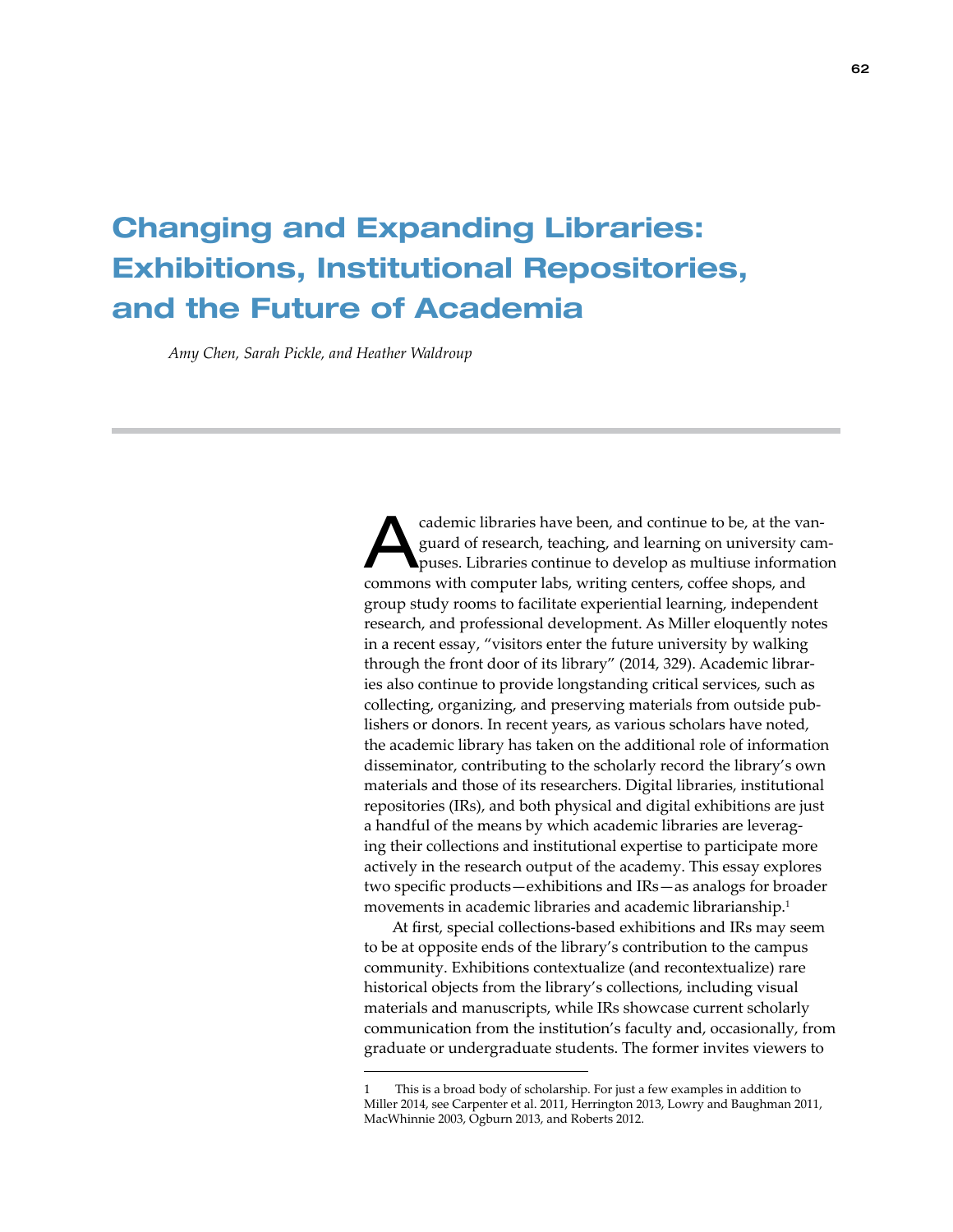consider the materiality of the object, its significance as historical artifact in some cases enhanced by its "oldness," while the latter draws on emerging technologies of digital librarianship. Still, the juxtaposition of these two forms of library practice reveals the richness of the library's transformation: trafficking in rare and unique things, moving from provider to provider-and-contributor. Both exhibitions (particularly the new, dynamic forms that these are taking) and IRs are actually working toward similar goals, including dissemination of knowledge, participatory learning, and collaborative scholarship. All of these efforts are, and will continue to be, of great value to the library of the future. Further, because these efforts tie closely with mission statements and strategic plans of the university as a whole, these new directions may also inspire change in how libraries are staffed and in how not only researchers, but also campus administrators view the value of the library.

## New Directions for Old Things: Special Collections Exhibitions

Traditionally, special collections preserved, organized, and provided access to both published and unpublished materials deemed to be rare or unique.<sup>2</sup> But now, the activities of special collections have expanded. Creating exhibitions, previously considered an interpretive activity beyond the scope of repositories or the archivists and librarians who staffed such centers, is now an accepted part of the work that special collections centers perform. This shift in attitude is due largely to the realization that, whether physical or digital, exhibitions generate positive publicity for a repository and can encourage more researchers to visit. They also create opportunities for experiential learning for undergraduates and graduate students and can drive donor support. However, various impediments prevent special collections from developing these projects to their fullest potential. Understaffing, lack of adequate locked or guarded display space, and frequent undervaluing of such projects in tenure and promotion applications—in spite of the fact that library special collections often possess materials of great historical significance—are all barriers. Increasing the number and professional rank of staff members responsible for supervising physical exhibition development and providing opportunities for the hosting of online exhibitions can strengthen the exhibition program so that it will be able to reach more undergraduates, showcase the library's collections to a broad public, and facilitate donor support. All of these have the potential to enhance the academic library's impact both within and outside of its home campus.

<sup>2</sup> The term *special collections*, rather than *archives*, is used as an inclusive term to designate repositories of rare and unique materials. See page 1 of the Association of Research Libraries (ARL) document, "The Unique Role of Special Collections— Special Collections: Statement of Principles, 2003," to find a definition of the variety of materials special collections repositories may contain at ARL libraries.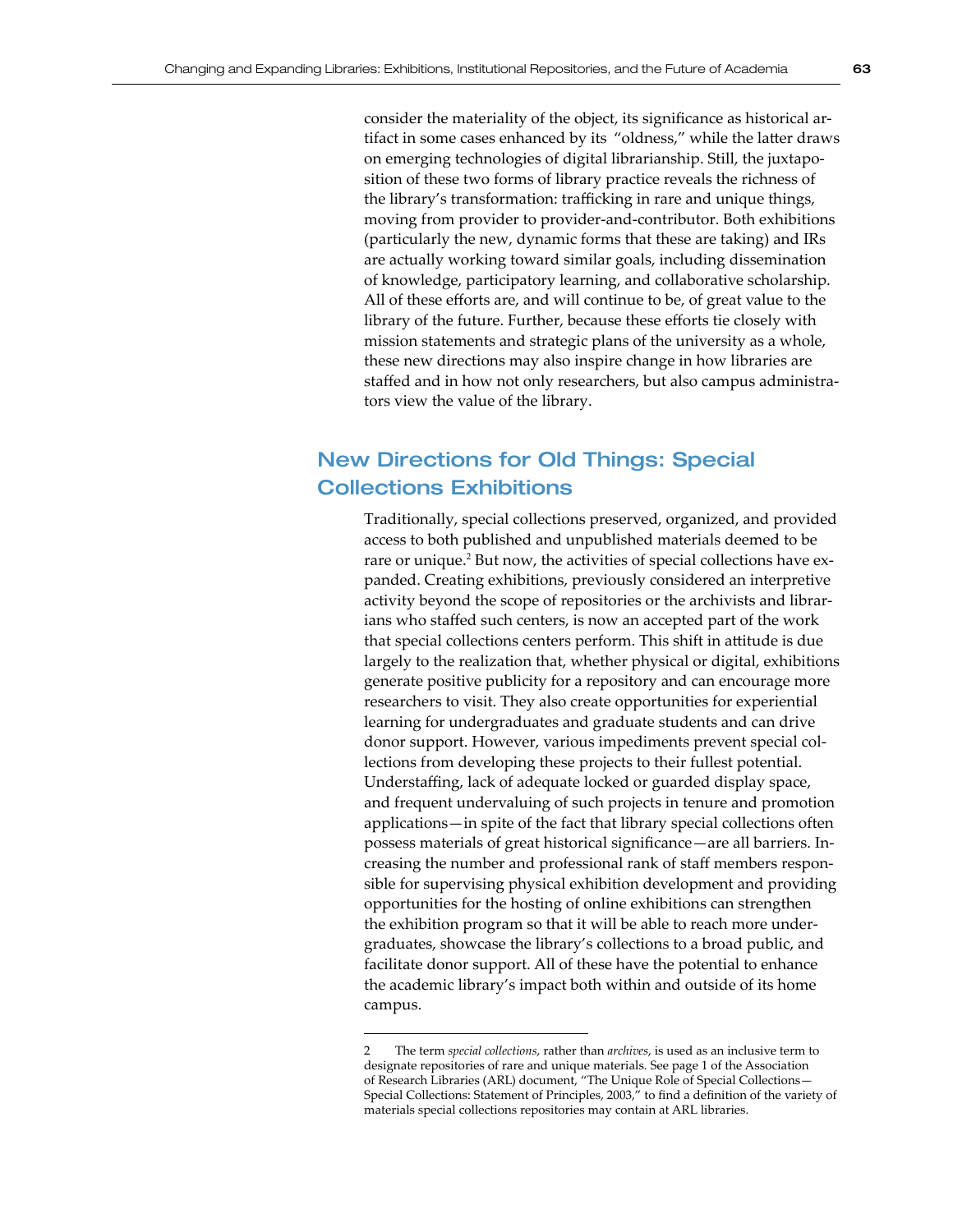Exhibitions were seen originally as ancillary to the work of special collections and academic libraries. After all, as one commentator put it in 1949, "books do not lend themselves readily to exhibition, since for proper appreciation they must be read rather than gazed at" (The Library Exhibition 1949, 151). But even then, library exhibitions had their defenders. A report issued by The British Records Association noted that "if documents deposited by private owners are to remain buried in the vaults of a local Repository, they might almost have been left with the owner" (quoted in Casterline 1980, 7). The earliest writing to describe mounting exhibitions in a library environment appeared in the early 1980s, but these pieces primarily summarized important points for curators to keep in mind.<sup>3</sup> It was not until the late 1980s and early 1990s that libraries begin to recognize the pedagogical and public value of displays (Calvert 1992, Saidenberg 1991, Simor 1991).

But those in charge of special collections quickly began to recognize the importance of library exhibitions. A search of articles published in *RBM: A Journal of Rare Books, Manuscripts, and Cultural Heritage* shows that more than 70 articles mentioning the word *exhibition* have been published; the earliest pieces appeared in its first volume in 2000.4 One year later, Robert L. Byrd commented on the power of special collections exhibitions in the pages of *RBM*, noting:

Sometimes we in libraries speak of the danger of having special collections become "museums," as though that were a pejorative term. Anyone who has observed hordes of people swarming through a blockbuster exhibition at a major art museum—or, for that matter, the recent exhibition on utopias at The New York Public Library—knows that exhibiting culturally or historically significant objects can be remarkably popular, entertaining, and educational (2001, 166).

Although traditionally special collections staff shy away from museums in order to distinguish their approach—a researcher can access, handle, and work with the materials in a repository directly, rather than having to work through the system of mediation a museum display represents—Byrd reminds his audience that by refusing to engage in exhibition work, special collections centers lose the opportunity to engage in significant public outreach.

Nevertheless, as exhibition development continued to occupy a tenuous position within the variety of activities required of contemporary special collections centers, the Association of Research Libraries (ARL) decided to conduct a survey to determine how many academic libraries mounted exhibitions. In August 2010, having completed the poll, ARL published a SPEC Kit describing the use of exhibitions by special collections repositories. The survey showed that 78 of the 79 responding institutions had created both physical and digital exhibitions based on their resources (Berenbak et al. 2010,

<sup>3</sup> For example, see Casterline 1980 and Hinson 1985.

The first volume of this journal includes several pieces that mention exhibitions. See de Hamel 2000.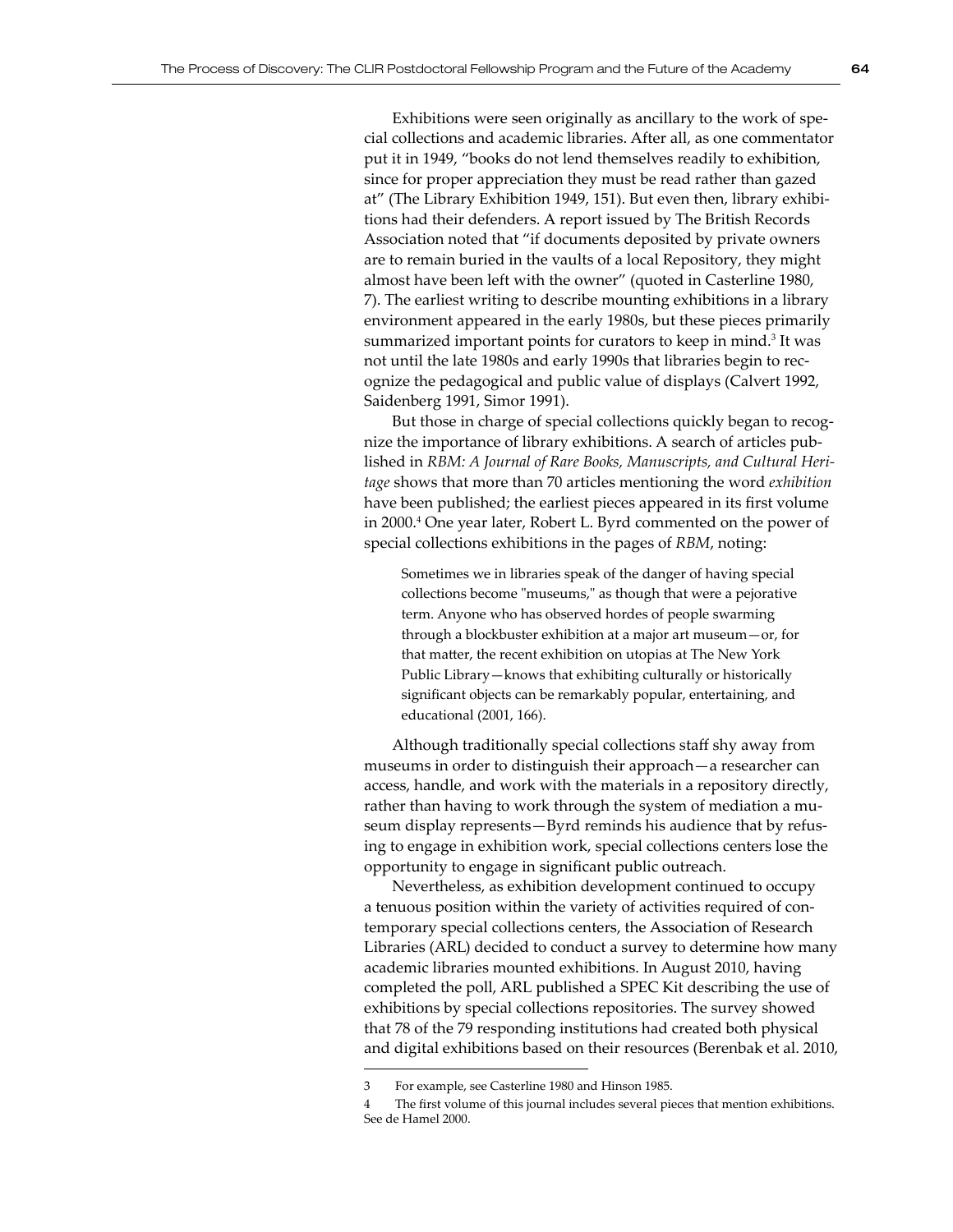11). Although these data are now five years old, and the information that they contain reflects only a small subset of ARL libraries that chose to participate in the survey, the SPEC Kit reinforces anecdotal observations that exhibitions indeed have become a standard feature within special collections.

Special collections exhibitions both online and offline are now commonplace because they are perceived as valuable to all levels of the university. For undergraduates, the largest population at most institutions, student-curated digital and physical exhibitions increase the variety of learning experiences in which they can participate on campus. Now that more universities and colleges are focusing on the benefits of inquiry-based and experiential learning (York et al. 2010), special collections are well placed to meet these new pedagogical objectives. Student-curated exhibitions offer a venue for students both to interact with primary sources and to apply their burgeoning writing and research skills. Their original analysis then can be displayed for a wider audience, a prospect that can motivate students to put more effort into their writing.<sup>5</sup>

Graduate students can also benefit from special collections exhibitions. Materials in special collections offer graduate students an outstanding opportunity to build a professional portfolio in either archival or curatorial studies. Unlike traditional "art" exhibitions, which can require the reservation of gallery space months or even years in advance, extensive funding, and complex negotiations for the loan, insurance, and transfer of works, special collections exhibitions offer graduate students the opportunity to work with museumquality objects from the library's own collection. Whether displayed onsite or featured as a digital exhibition, graduate students gain valuable research and professional skills through exhibition design and installation.

Similarly, faculty members can incorporate exhibitions into their work in many ways. As instructors generate new assignments and syllabi, they could meet with archivists to consider ways to incorporate materials from collections into their pedagogy. Although this approach would seemingly produce more work for overloaded instructors, empowering students to engage in active learning can actually remove some of the burden from faculty by moving away from a unidirectional, lecture-based learning model to a more collaborative approach, which is explored further in this volume in "Collaboration in the Evolving Academy." Although mentoring undergraduate exhibitions may not play a significant role in a faculty member's application for tenure, faculty can include these exhibitions in their annual reports as examples of student-based learning and student research supervision; they can use these projects to apply for pedagogy grants and awards; and they can use them as evidence of learning goal attainment in program assessment. Instructors need to learn to work

<sup>5</sup> For just two examples of articles that extol the benefit of student-based exhibitions, see Rockenbach 2011 and Schuchard 2002. Many exhibition projects curated by students are also captured on library blogs rather than in academic journals.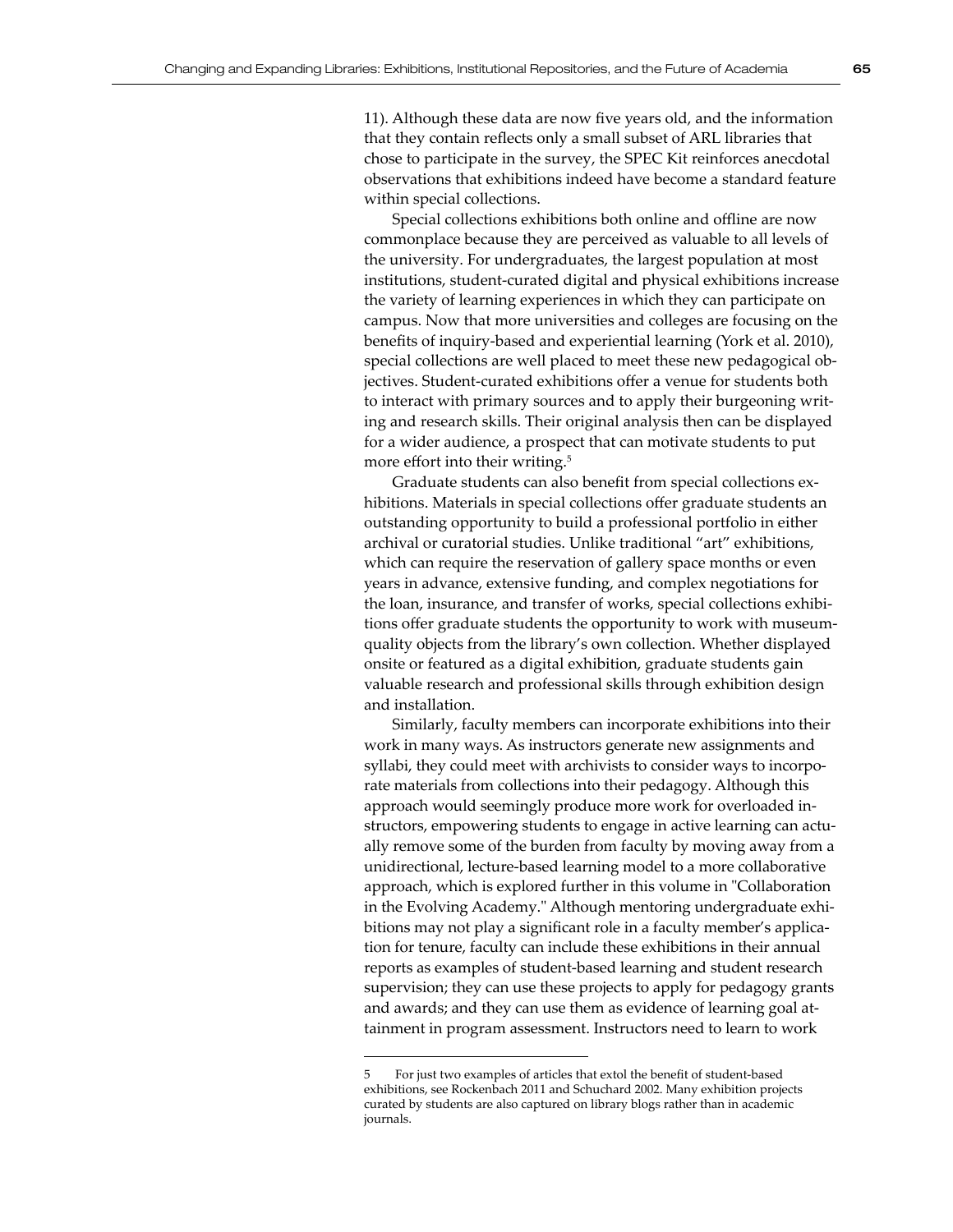collaboratively with special collections instructors, physical exhibition designers, and digital exhibition designers in order to create these types of projects.

Exhibitions can also enhance the image of host institutions to external researchers and the general public. A well designed, well researched exhibition can demonstrate—in a very public and accessible way—that the host institution contains a vibrant scholarly community and sizable resources, whether those resources include extensive collections, a well appointed exhibition space, or staff with significant skill sets. External researchers browsing through such physical exhibitions will carry their perceptions back to their colleagues at their home institutions, spreading the word that a particular college or university has innovative and rich holdings. Displays can convey the same message to members of the general public, who are likely to discuss their positive impression of the academic library with their friends and family. If included on visits to the library during campus tours, exhibitions can highlight to potential incoming students, particularly high-achieving students interested in research, that the campus supports student intellectual endeavors. Digital exhibitions create similar impressions; further, they remain accessible for much longer than a physical show, offering an even higher possible return in terms of their potential audience engagement over time.

 Both physical and digital exhibitions support donor relations objectives. Exhibitions are a substantial subject within the *Chronicle of Philanthropy*: 555 articles and 276 blog posts between 1997 and 2015 discuss exhibitions at a range of institutions supporting stewardship goals.<sup>6</sup> Shows at academic libraries demonstrate a commitment to the donors whose materials are on display, reinforcing the university's relationship to those individuals.<sup>7</sup> Dedicating an exhibition to a donor's collection may even inspire additional giving by that person. Exhibitions also facilitate relationships with new donors, who become more willing to give collections when they perceive how a university might broadly promote their materials to enrich the intellectual life of the university and surrounding community (Browar 2004, 53). And, although the ranks of the general public may include many people who will never be able to give to the university or the library, their interest in the institution could be sustained by special collections exhibitions.<sup>8</sup> Support for these exhibitions realistically may never reach the level garnered by university athletics, but they can play a role similar to that of other arts and cultural events offered on campus and online.

However, creating academically rigorous, visually pleasing, and well-attended or well-viewed special collections exhibitions requires a significant investment in personnel on the part of university libraries.

<sup>6</sup> As seen through a keyword search for exhibitions within the *Chronicle of Philanthropy's* website, available at<http://philanthropy.com/section/Home/172>.

Universities already realize the power of using museum displays to stimulate giving. See, for example, Sullivan and Glascock-Broze 2013.

<sup>8</sup> ARL's SPEC Kit 317 notes that two-thirds of exhibitions are assessed on their attendance and impact, and 40 percent of these institutions use their assessments to modify their exhibition programs (Berenbak et al. 2010, 12).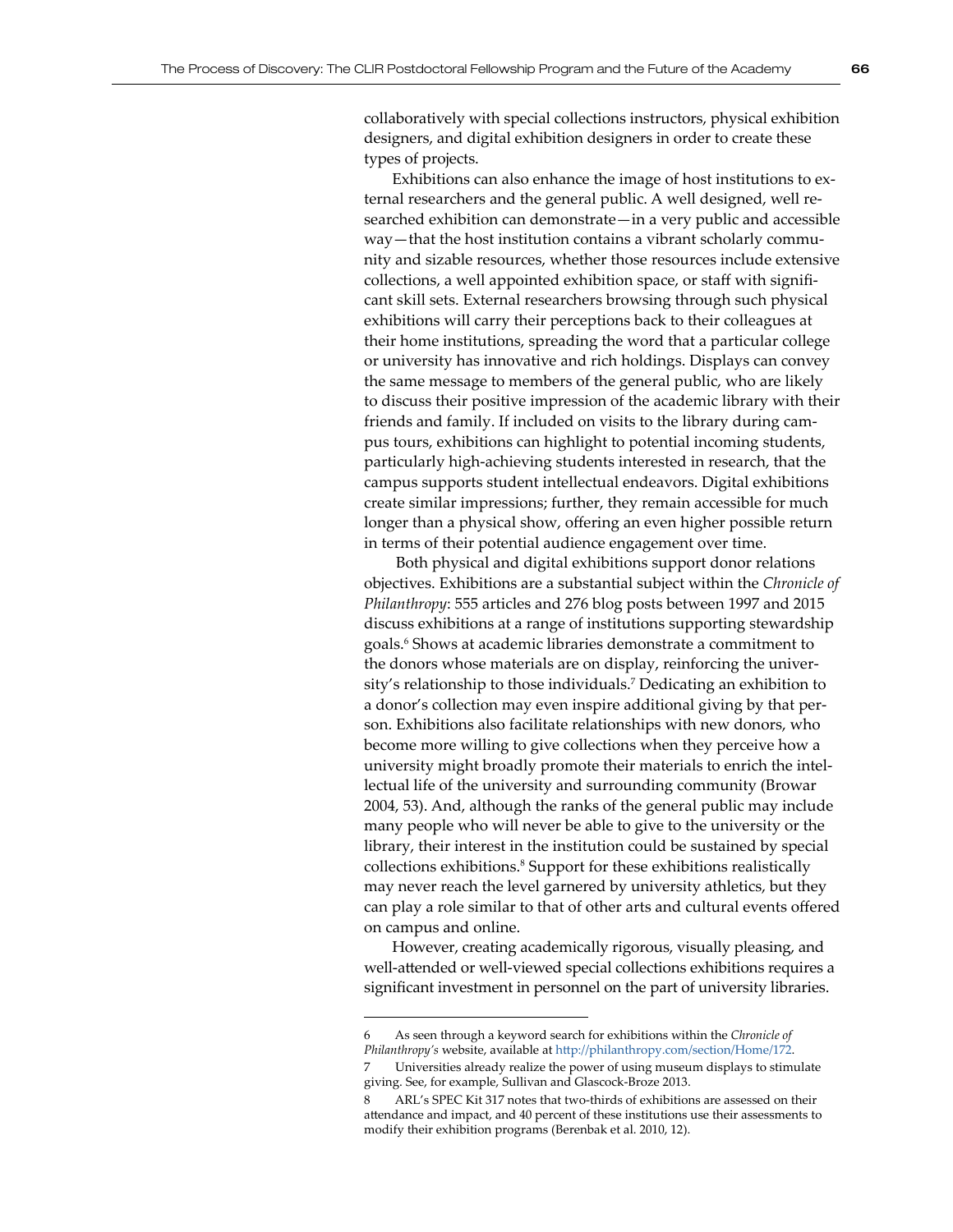Currently, only a small proportion of the ARL libraries that mount physical exhibitions with special collections material have dedicated staffing for this work. According to the 2010 ARL survey, 56 percent of the time, exhibitions are curated by an exhibition committee that consists of staff members from the library whose curricular or subject expertise pertains to the topic of the displays. Only 22 percent of institutions have a staff member for whom exhibitions are a primary responsibility (Berenbak et al. 2010, 12–14). Postings between 2012 and February 2015 at the ARL Position Description Bank Project, which aggregates position descriptions posted by its member libraries, includes only 20 positions at seven institutions whose primary job responsibility is exhibition work.<sup>9</sup> Within the CLIR Postdoctoral Fellowship Program, which has placed recent PhDs in a variety of positions in academic libraries between 2007 and  $2015<sup>10</sup>$  only two positions included physical exhibition work explicitly in their list of responsibilities.<sup>11</sup>

The few universities that designate physical exhibition work as the primary responsibility of an employee demonstrate their lack of support for these roles by ranking these employees below the level of librarian. Employees with librarian status who are responsible for physical exhibitions typically have a number of other unrelated responsibilities. For example, 18 of the positions with responsibility for physical exhibitions listed in the ARL Position Description Data Bank were full-time positions, but only 8 of these full-time positions were considered librarian-level roles. Librarian-ranked exhibition personnel all had additional duties, such as conservator or cataloger, and their job titles reflected this bifurcation. These numbers indicate that only 40 percent of employees responsible for physical exhibitions were granted the highest rank within academic libraries. The two CLIR fellows who had physical exhibition work designated as part of their responsibility also had roles in areas such as reader services, promotion, and instruction that were stressed equally, reinforcing the pattern that staff members responsible for physical exhibitions, if they are eventually to be ranked at a higher level, must also manage other responsibilities seen as more central to special collections.

Digital exhibitions enjoy more support in both staffing levels and status, whether digital humanities centers or digitization departments create them. Digital humanities centers are likely to be tasked with creating and managing online shows. Digital humanists placed within academic libraries<sup>12</sup> enjoy a growing employment rate,

Amy Chen obtained access to this database by requesting permission through the University of Alabama Libraries. She thanks Lourdes Santamaría-Wheeler at the University of Florida for alerting her to this resource: ARL Position Description Bank Project, available at<http://www.uflib.ufl.edu/arlpdbank/>.

<sup>10</sup> Position descriptions were not available for the years 2004 to 2006.

<sup>11</sup> These positions were listed at Bryn Mawr in 2009 and Arizona State Library and Archives in 2010. Many CLIR postdoctoral fellows have done exhibitions even when their job descriptions do not specify exhibitions as one of their responsibilities, but it is impossible to track how many engaged in this type of work without undertaking a full survey of all current and past alumni of the program.

<sup>12</sup> Without providing statistics, it is likely that many more digital humanities practitioners are placed in academic departments than in digital humanities centers; generally, the centers are staffed with postdoctoral fellows and other short-term employees, whereas scholars who practice digital humanities are hired into individual departments.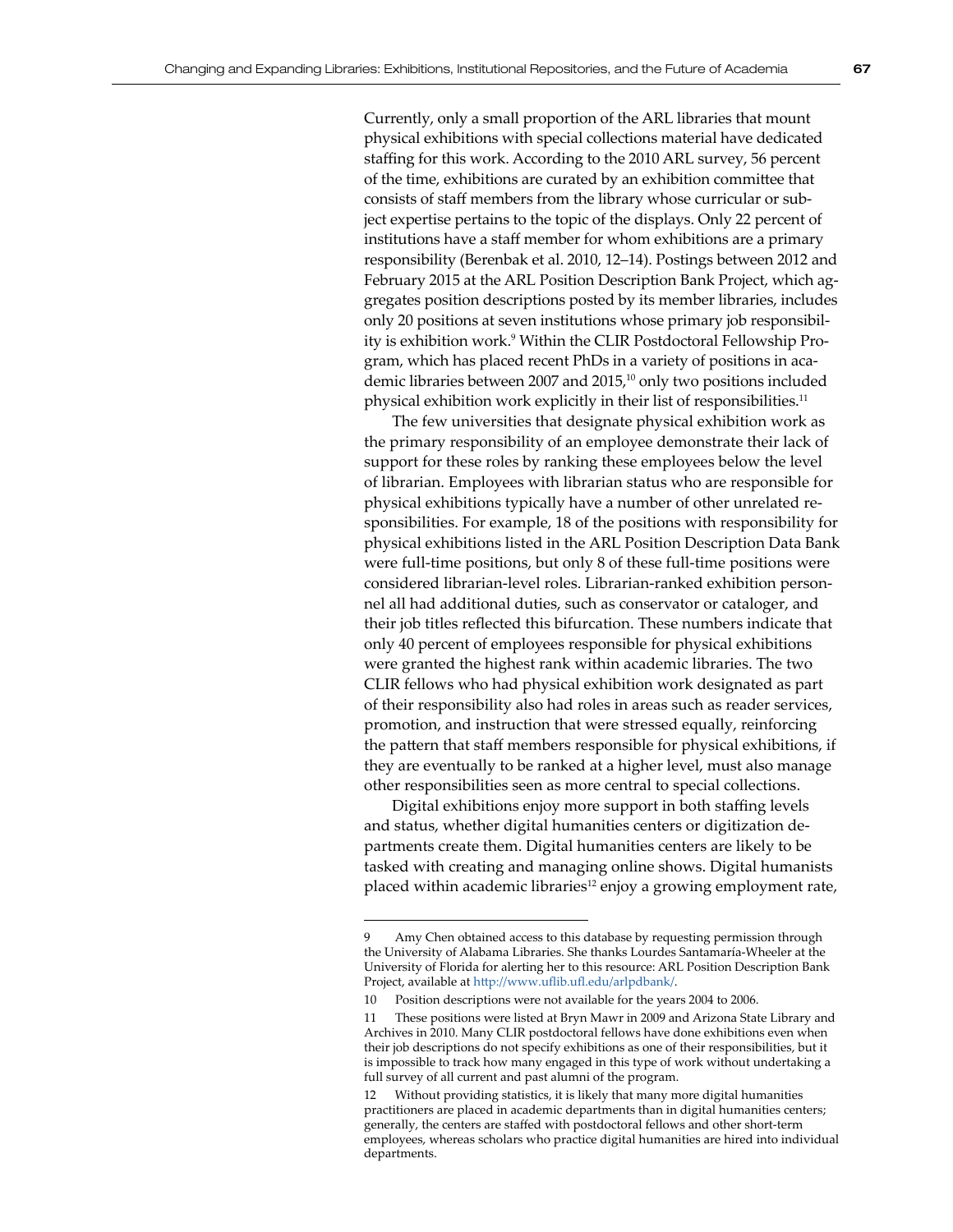compared with those employees tasked with physical exhibition development.<sup>13</sup> The ARL Position Description Bank, which, again, is not an exhaustive source, but does provide a valuable introduction to the broad management of these fields, lists 16 positions posted under "digital humanities" between 2012 and 2015, 14 of which are given the status of a professional librarian; thus, an astounding 87.5 percent of positions in digital humanities were given the highest ranking category available within academic libraries.

This trend also can be seen clearly in the range of position descriptions published by CLIR. Out of the cohort of CLIR postdoctoral fellows taking up their fellowships between 2007 and 2015, 69 of 96 fellows were placed in digital humanities centers or similar venues and were tasked with digital projects. These projects likely included online exhibitions. However, only three CLIR postdoctoral fellowship position descriptions specifically mentioned digital exhibitions;<sup>14</sup> interestingly, these were not the same positions that allocated responsibility for physical displays. Although rank is not tracked for CLIR fellows, their background as PhDs makes them more likely to attain higher-level positions in the future.

Digital services divisions may also be responsible for creating digital exhibitions. As digitization is a growing field within academic libraries, many more staff members are allocated to these sectors of the academic library than are allocated to physical exhibition work. According to the ARL Position Description Data Bank, between 2010 and 2015, 129 positions relating to digitization were listed. Additionally, a staff member in digital services who works on online exhibitions is slightly more likely to attain a librarian rank than those personnel creating physical shows. Sixty-two of the ARL-listed jobs in digitization were at a professional librarian level compared with 69 at other ranks.<sup>15</sup> These numbers demonstrate that a total of 48 percent of listed positions within the digitization field are at a professional librarian level. Within CLIR postdoctoral fellowships, 7 of 96 positions were listed as working with digitization; however, most of these positions were listed in 2007 and 2008, indicating that, as the field developed over time, more CLIR fellowships were allocated to digital humanities centers than to digital services. This trend likely occurred as digitization responsibilities became increasingly separate from the creation of digital projects. Nevertheless, as these two sectors work closely together and share similar hiring and status levels, together they demonstrate the relatively higher value placed on digital exhibitions over physical displays.

<sup>13</sup> Of course, because of physical space constraints, more digital exhibitions than physical displays can be developed at one time. But even so, these numbers indicate a wide disparity in the rates of hiring between those with physical and digital exhibition responsibility.

<sup>14</sup> Positions indicating responsibility for digital exhibitions included the University of North Carolina, Greensboro, in 2008 and the University of Alabama twice in 2013 and 2014.

<sup>15</sup> Thirty-nine positions were listed at an "exempt support or paraprofessional" status, 20 at a "non-exempt support or paraprofessional" status, and 10 under an "other professional" category.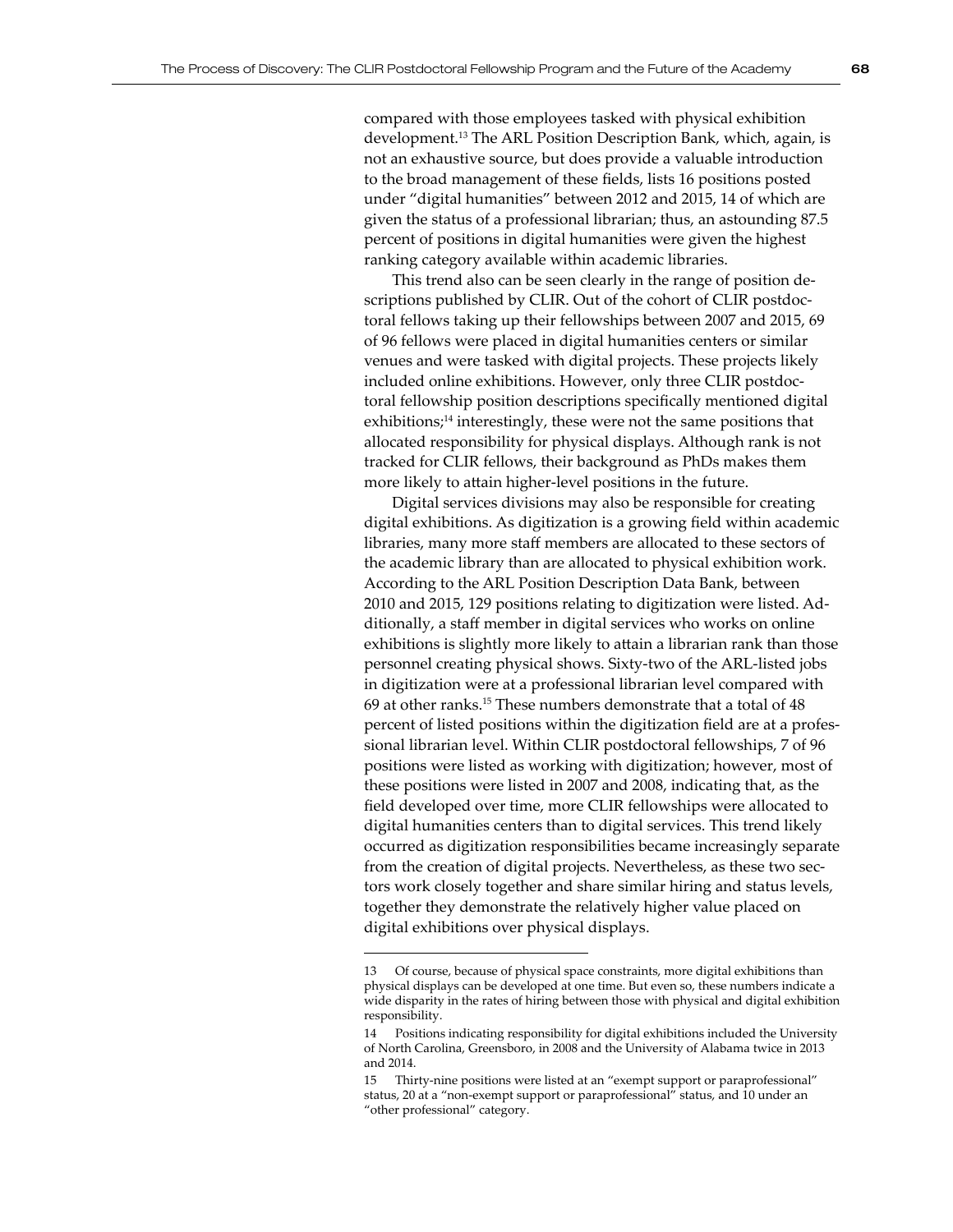Therefore, job descriptions found in ARL's Position Description Data Bank and CLIR's history of postdoctoral fellowships indicate that library administrators do not give physical exhibitions priority when they consider what positions should be created. When physical exhibitions are listed as a responsibility for a new staff member, competency in this area is likely to be considered secondary to other skill sets when the position is designated a librarian. But, when physical exhibitions are the focus of the role, which is rare, the position is likely to be at a support level. The decision to rank physical exhibitions professionals at a lower tier than traditional librarians reflects the relative value academic library administrators place on these skills. In contrast, those charged with developing digital displays enjoy a much higher number of potential jobs as well as the likelihood that they will attain a higher rank.

To expand undergraduate engagement and enrich donor engagement in the future, funding for special collections exhibitions should be directed toward improving personnel levels for physical displays and ranking these individuals at a higher level. Online shows are also an important component to any library's exhibition program, but these displays are already funded and valued highly in contrast to those mounted in campus spaces. Investing more heavily in physical displays does not radically change the priorities of existing institutions, but rather will allow the types of shows that are being created in libraries already to be completed to a higher level of rigor for greater impact.

Shifting priorities across academic libraries in general and special collections in particular will require administrators to value candidates for physical exhibition positions whose training comes from outside a traditional library and information science background. Library administrators already have become more comfortable with the shift in demographics within their set of employees because of the new types of training necessary to manage digital workflows. For example, the staff of digital humanities centers and digitization departments often include a combination of trained academics who have degrees from a range of different disciplines and technology specialists who may or may not have advanced subject degrees, but usually have extensive prior experience in programming, information technology, visualization, and adjacent fields.

Similarly, formal education for exhibition work usually is obtained through master's degrees in art or museum studies rather than master's degrees in library and information science. Advanced degrees in a particular academic discipline may also be useful for curators of collections who can look forward to mounting displays out of their holdings. However, those with library-only backgrounds should not be overlooked; rather, they should be mentored by someone who has prior experience creating exhibitions or who is formally trained to do so, or they should be willing and able to attain further professional development by learning and following the best practices of the field. This openness to a variety of candidates mirrors the larger movement within special collections to realize that "young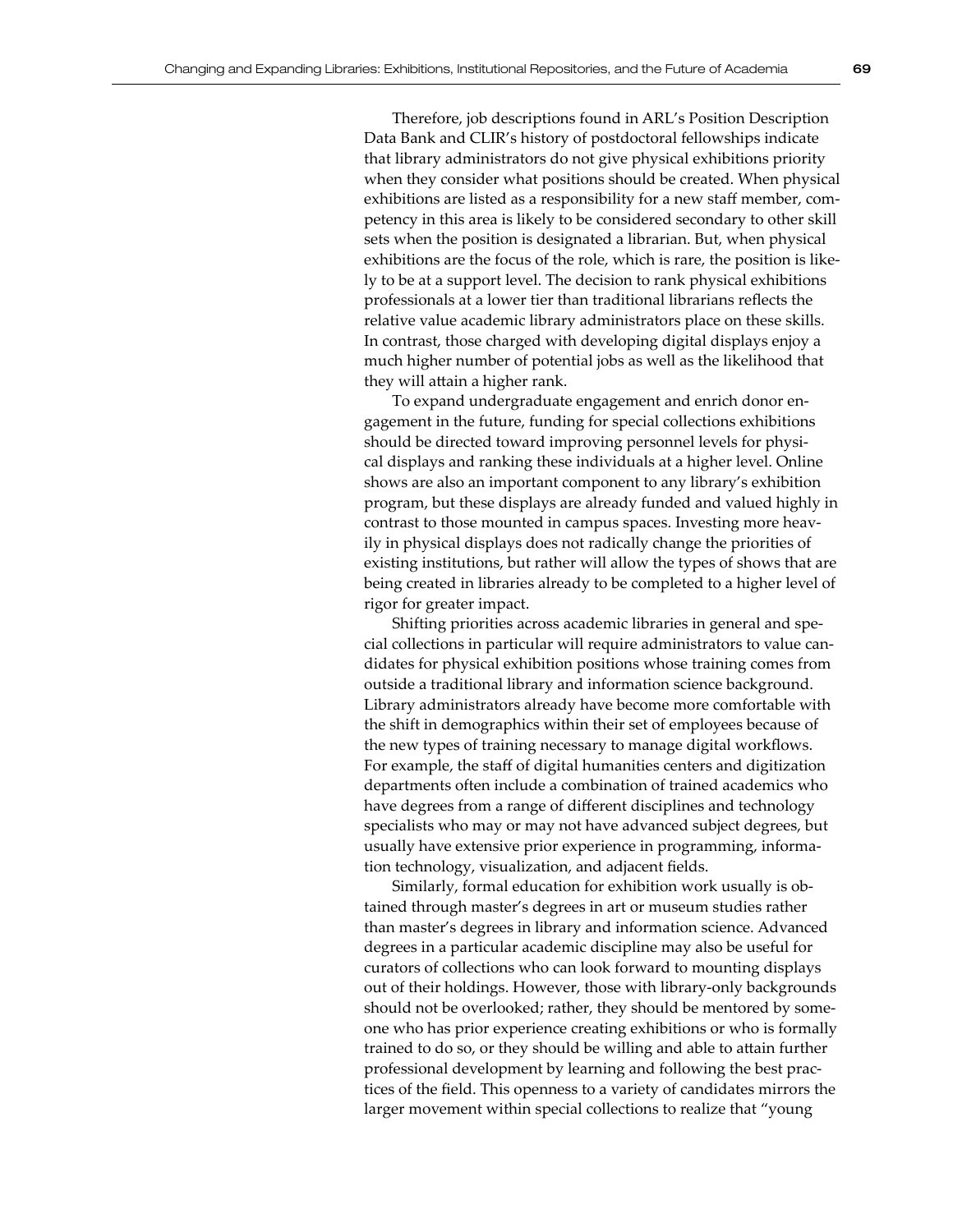professionals hoping to make a career in rare books and special collections must exercise a degree of self-reliance, commitment, and imagination unmatched in other fields of librarianship" (Holzenberg 2006, 12) precisely because they must combine expertise across a wide variety of fields to suit the demands placed on them.

Staff members who manage either physical or digital exhibitions tie special collections closer to the field that has come to be known by the acronym GLAM: Galleries, Libraries, Archives, and Museums.<sup>16</sup> Designating special collections as part of the GLAM cohort moves repositories of manuscripts, archives, and rare books away from their traditional affiliation with libraries and into the wider range of cultural heritage institutions. Robert Byrd acknowledged this shift as a positive one for special collections centers located in academic libraries in 2001. Continuing to support this identity expansion within special collections in general and among both physical and digital exhibition professionals in particular can allow these employees to draw more confidently upon the resources of a variety of disciplines to make shows more innovative and academically rigorous (Marty 2010). In doing so, they will continue to develop and improve the value of such shows for special collections repositories.

Investing in exhibitions aligns special collections with the broader move within academic libraries to promote themselves as producers of research rather than just collectors of research. By producing exhibitions, special collections staff can produce their own narrative of the value of their collection while also attracting more students and donors to work with and support their mission. But, to recognize the value exhibitions bring to libraries and to their universities, more special collections personnel should have roles either partially or fully dedicated to physical exhibition design. After all, according to the ARL SPEC Kit, about half of the 51 universities that complained of outreach barriers named the lack of full-time exhibition staff as a primary concern (Berenbak et al. 2010, 15). Additionally, partnering more closely with digital humanities centers and digital services departments is another way to expand the number of staff members already engaged in this important outreach activity. As a result, special collections staff will be able to work more productively at a higher level, incorporate the expertise of different divisions in the library, and begin to follow the best practices of similar cultural heritage institutions to produce more innovative and widely seen scholarship to audiences both within and outside of the home campus community.

Exhibitions are taking libraries in new directions. Although they may remain object-oriented, even when presented in digital form, exhibitions draw on extant library collections to highlight the library's

<sup>16</sup> Alternatively, and perhaps more widely, this field has been called LAMs: Libraries, Archives, and Museums. However, we prefer the acronym GLAMs, because GLAMs includes galleries, which share a professional interest in exhibitions.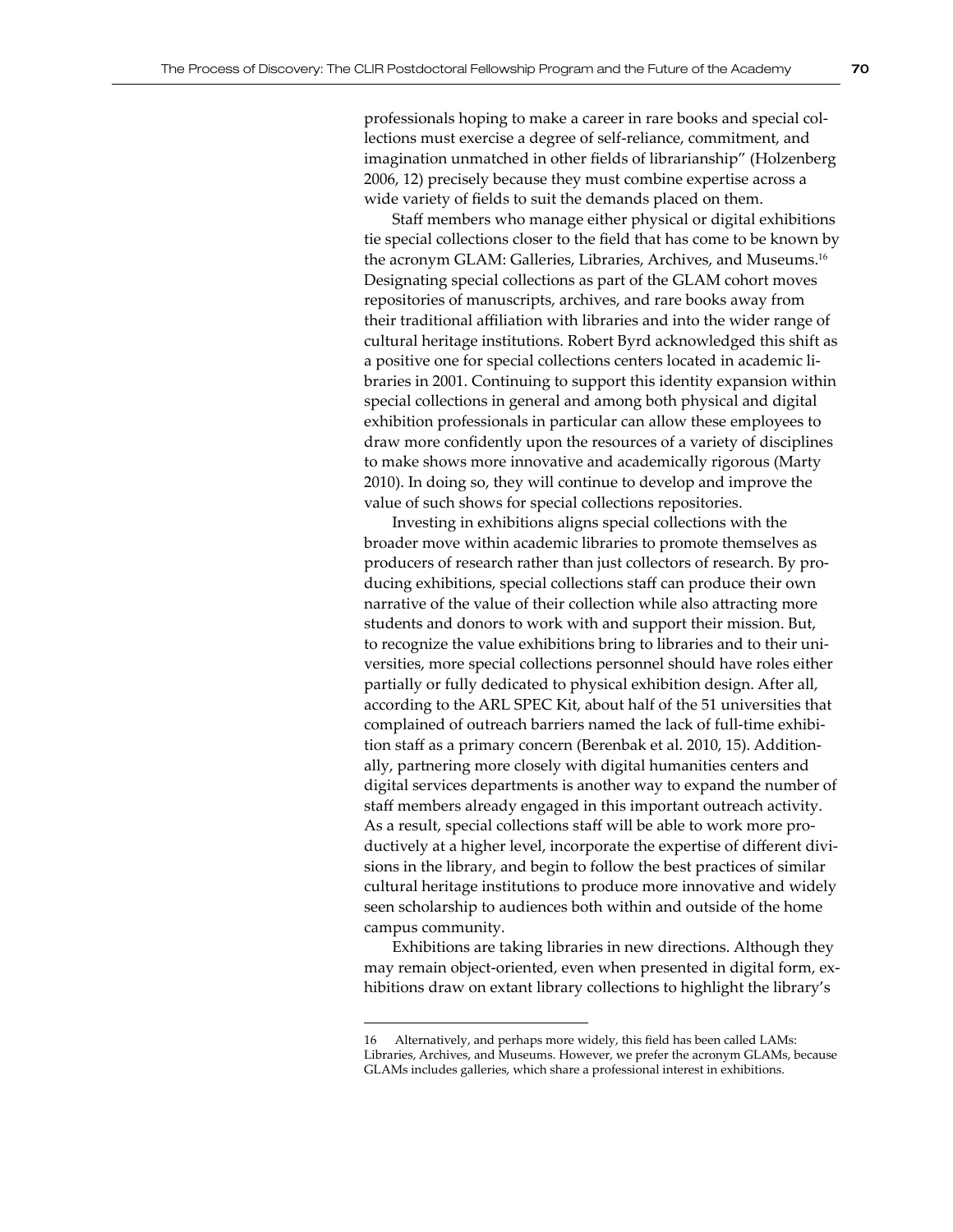significance as a repository. Exhibitions also produce new knowledge about the institution and offer ways for faculty and students to engage in experiential learning. The special collections division from which the exhibitions originate has significant differences from the IR in the academic library; the special collections staff are committed to meticulous practices of collection care while the IR often ingests objects with little or no mediation. Similarly, special collections staff typically work with materials deposited from outside the current population of the institution, while depositors in the IR are almost always individuals who have an active affiliation with the institution. But this perspective belies the significant point that both the special collections section and the IR are dedicated to sharing unique or, at least, rare materials.

In reference to a repeated claim by Sayeed Choudhury of the Johns Hopkins' Sheridan Libraries that "data are the new special collections," Mike Furlough, director of HathiTrust, has drawn meaningful parallels between the practices of data curation and curation undertaken in special collections, including managing, arranging, processing, describing, and preserving objects (Furlough 2013).<sup>17</sup> To that list of shared activities, we might also add the dissemination of the materials curated by the teams working with special collections and the IR. Considering these two directions of library practice reveals that libraries are not only working at the vanguard of knowledge production, but also are closely tied to the broader mission of the university itself.

## Institutional Repositories: Highlighting University Research

Since the early 2000s, research libraries around the world have invested significant financial, technological, and human resources in the creation and development of digital IRs. The founding promises of the IR, as outlined most convincingly in "The Case for Institutional Repositories" by Raym Crow (2002), are that this technology can preserve the digital scholarly record of an institution and can share it with the broader research community. This mission still rings true today. Even at a time when publishers are gradually opening access to scholarly articles and monographs, there is still a critical need for an *institutional* commitment to preservation and access that is not driven by a need to turn a profit. If provided with the resources necessary to fulfill its true potential as it enters adolescence, the IR and its supporting services will become central to the academic library of the future.

To those unfamiliar with it, the IR may appear to be a virtual container for digital copies of the traditional scholarly publications of local researchers—a public storage space for sharing work and highlighting research accomplishments. Yet the effort involved in

<sup>17</sup> For more from Choudhury, see Robbins 2013.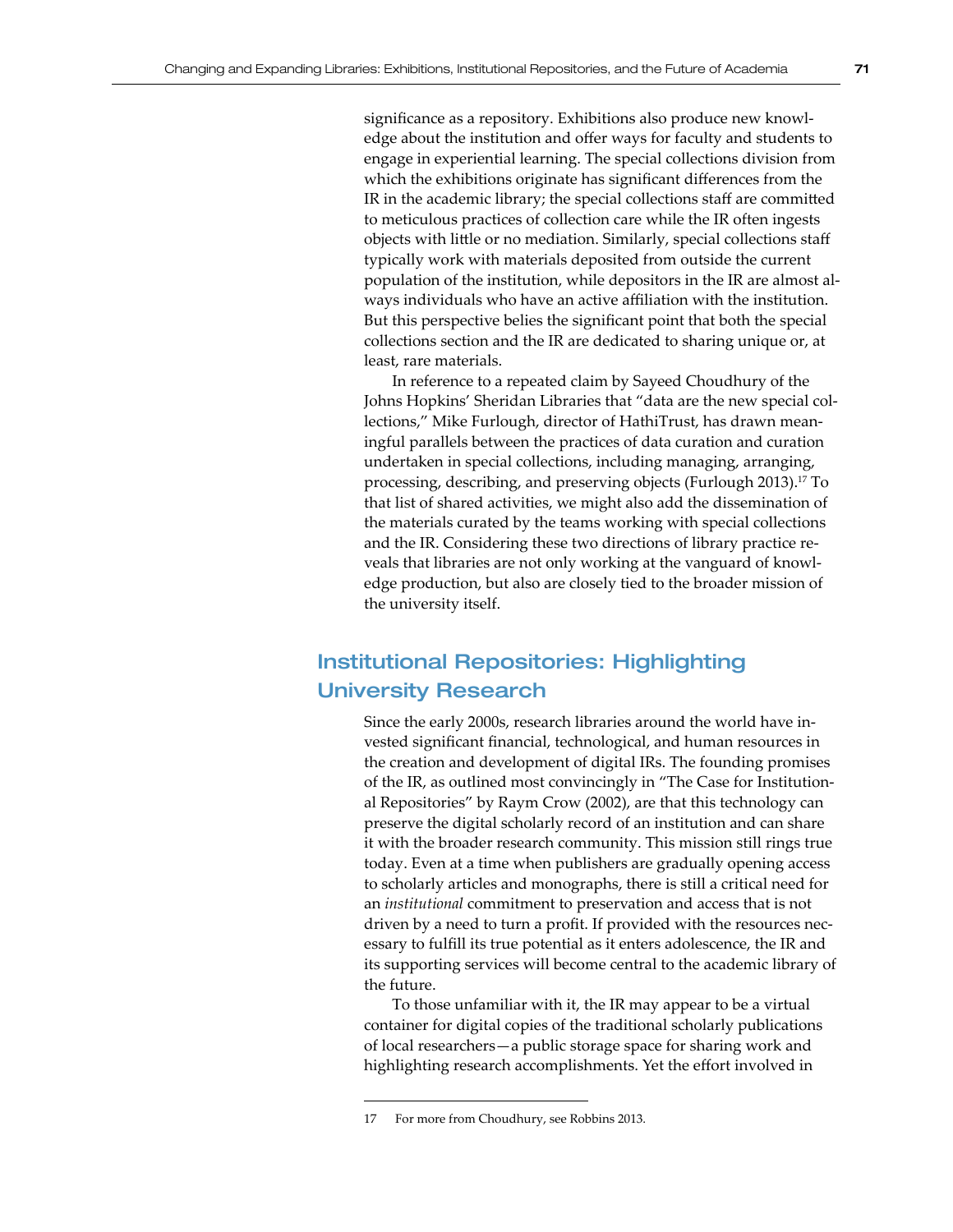preserving IR content and managing the IR platform demonstrates that the repository is far more than a passive container or a replacement for a scholar's personal website. The resources it protects and makes available are typically far more heterogeneous than the products of formal scholarly publishing (i.e., journal articles, monographs). It is both the strength and potential weakness of the IR that it is an active and living technology hosting varied scholarly outputs and demanding significant ongoing attention, because successfully attending to this dynamism requires the academic library to fulfill a set of responsibilities that are both familiar and somewhat new.

A quick tally of the contents of Penn State University's IR, ScholarSphere,<sup>18</sup> reveals that it is home to 356 books and 332 journal articles, and that these are the two most common object types in the repository. Not far behind, however, are the 321 data sets, which are followed by an assortment of presentations, posters, maps, images, software or program code, video, audio, theses, dissertations, and still other types of materials. In total, only 34 percent of the objects in ScholarSphere fall into the category of formal scholarly publications.<sup>19</sup>

Like ScholarSphere, most IRs are designed to be flexible enough to host a variety of research outputs. When a 2006 survey asked ARL member libraries what types of materials are included in the their IRs, the questionnaire authors offered a list of 22 object types. Even the least commonly included type of material (yearbooks) was selected by 5 percent of respondents (Bailey et al. 2006, 67).

For the IR to be successful, researchers must recognize its value and contribute to it. It is not hard to imagine that, from their perspective, a chief advantage of the IR's flexibility is based on the premise that a research project does not begin and end with formal publications. In other words, all the materials generated between a project's inception and publication may well be worth sharing, too. For instance, a sociologist who recently published a paper describing her findings from a two-year study involving both surveys and interviews of her research subjects may wish to deposit that paper in the IR. Doing so would certainly benefit the greater scholarly community, but how much more of an impact might her work have if she were to create in the IR a fuller "research package" that would include her survey and interview instruments, the databases she used to organize the data she gathered, the code she used to analyze those data, and any other relevant materials? With this research package, other scholars could repeat her approach in other locations by reusing her instruments; they could try to verify her findings through the replication of her analysis; and they could seek to answer new questions by running their own analyses against her data. Not only are these approaches more efficient ways to do research, $^{20}$  but they

<sup>18</sup> Available at <http://scholarsphere.psu.edu>.

<sup>19</sup> Figures are accurate as of February 7, 2015. Object type classifications are selfselected by depositors.

<sup>20</sup> Financial efficiency is one benefit of data-sharing requirements for sponsored research. Why should a funder pay more than once to collect the same or similar data when researchers can instead share their data with each other and thereby enable new findings to be drawn from previous studies?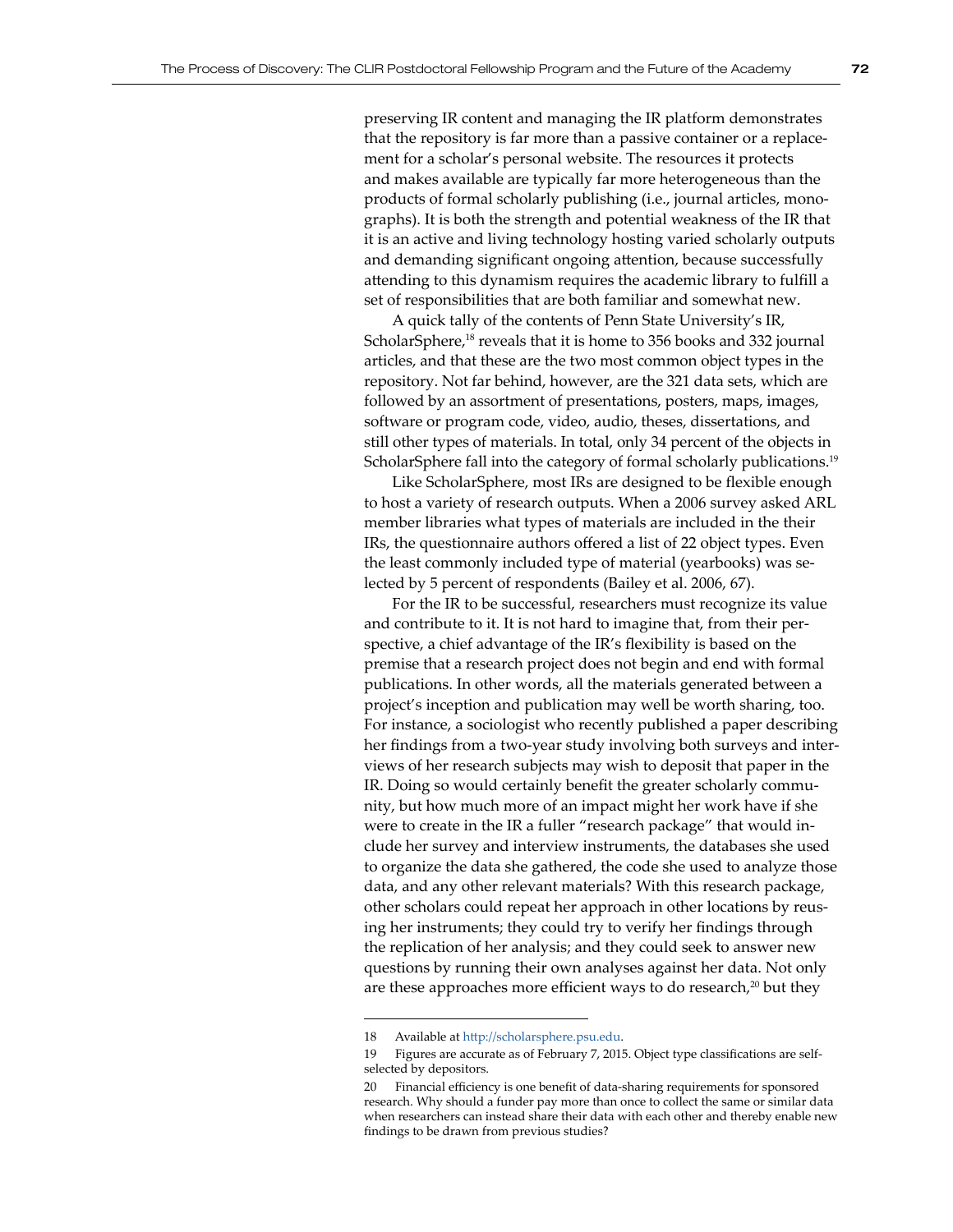are also critical steps toward protecting the integrity of scholarship.<sup>21</sup> In attempting to provide a safe home for these previously hidden miscellaneous materials, the IR helps make the case for the enduring significance of the academic library.

Although the more informal research products are generally outside the collection policies of the academic library, their inclusion in the IR and the library's stewardship of them is an extension of the library's traditional collection and preservation activities in the digital medium. And yet, the move to embrace new materials in this new environment brings with it a host of new responsibilities. Simply meeting the bare requirements of the original goals of the IR—access and preservation—is not enough. Because of their informal nature, the data sets, learning objects, lecture transcriptions, conference proceedings, and other research objects deposited in the IR require a great deal of additional support to make them discoverable, understandable, and useful to others. Without this work, the IR is indeed just a container—a silo piled high with miscellaneous objects—and efforts to preserve them and provide access to them might be in vain. Making these objects discoverable and useful is a great deal of work and involves activities familiar to those working in technical services: describing objects in a structured and standard way for interoperability among various systems. But when an IR accepts heterogeneous materials by self-deposit, as most do, $22$  the writing of those precise metadata is taken out of the hands of information professionals and given to the researcher. This creates a low barrier to participation in the IR and perhaps brings in more materials, but it also leads to two substantial challenges.

The first challenge is the creation of a form for metadata and object description that is both generic enough to apply to the diversity of objects accepted by the IR and specific enough to be helpful to those in each object's ideal audience or related discipline.<sup>23</sup> The quest to find the balance between general and specific is one long familiar to metadata experts, and it is significantly compounded by the second challenge: the "self" in self-deposit. If the ambitions of the IR are to enable the discovery and use of its holdings, then the objects it hosts must be described in standard ways that allow them to be properly organized and searched. Though the researchers filling out the metadata forms are subject experts, they are not information professionals; thus, they

<sup>21</sup> For more on open science and the related call for replicability of experimental studies and analyses, see, for example, the December 2, 2011 special issue of *Science*, Data Replication and Reproducibility, available at [http://www.sciencemag.org/site/](http://www.sciencemag.org/site/special/data-rep/) [special/data-rep/](http://www.sciencemag.org/site/special/data-rep/).

<sup>22</sup> A 2009 survey distributed to institutions listed in the Directory of Open Access Repositories [\(http://www.opendoar.org\)](http://www.opendoar.org) indicated that just 33.6 percent of respondents (n=116) had IRs that only accept deposited materials "on behalf of the author." See Hanlon and Ramirez 2011.

<sup>23</sup> For more on disciplinary standards, see the Digital Curation Centre in the United Kingdom's guide to disciplinary metadata standards, available at [http://www.](http://www.dcc.ac.uk/resources/metadata-standards) [dcc.ac.uk/resources/metadata-standards](http://www.dcc.ac.uk/resources/metadata-standards), or the information provided in Jain Qin and Ruth Small's Science Data Literacy Project, available at [http://sdl.syr.edu/?page\\_id=32](http://sdl.syr.edu/?page_id=32).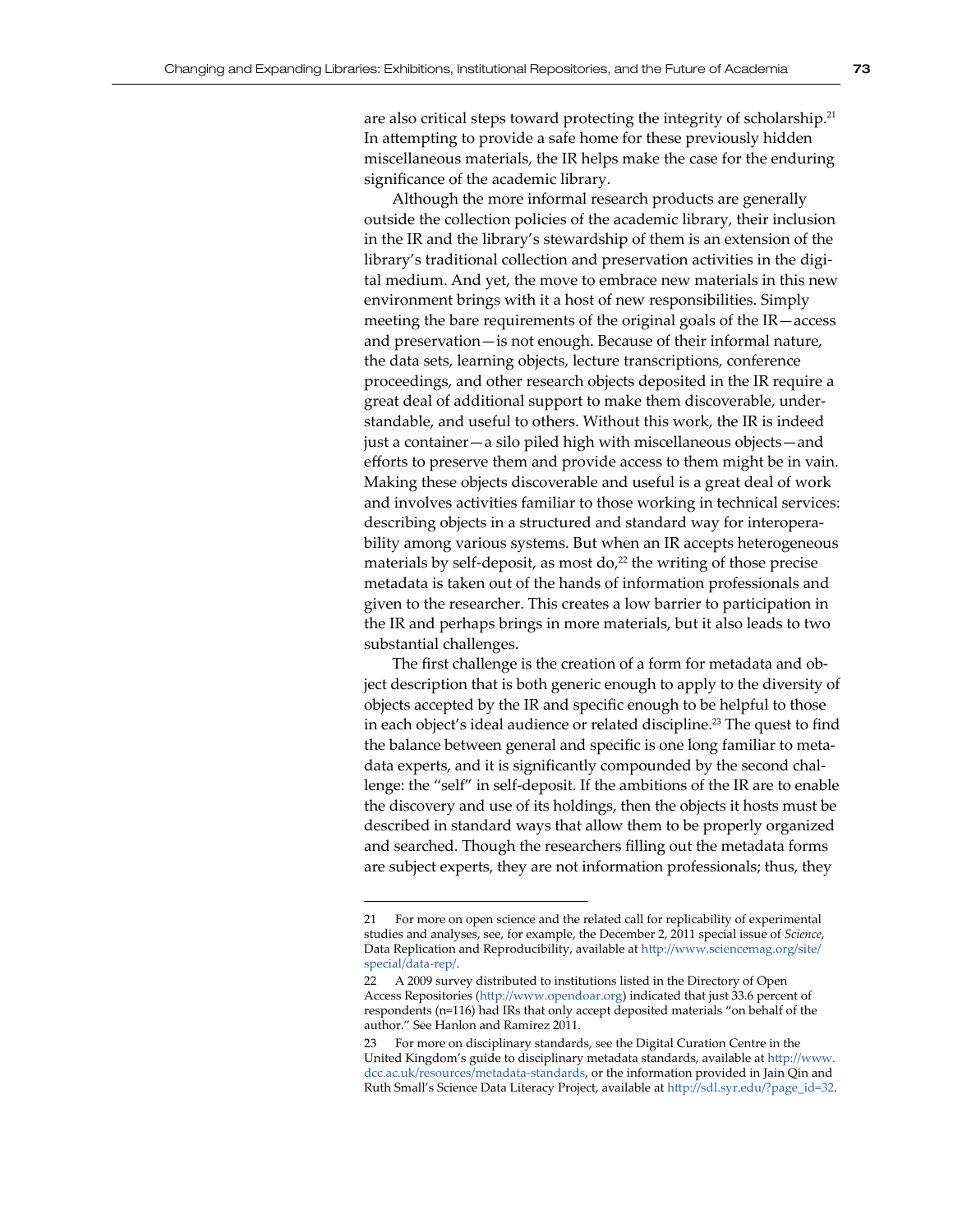are liable to generate metadata of varying quality, as judged by the standards necessary for meeting those goals.<sup>24</sup>

It would be both inaccurate and against the interests of the IR to blame the researchers themselves for not universally succeeding in something that they were never trained to do, something that is difficult even for professional catalogers. The answer to the second challenge, then, is to take advantage of each party's strengths by developing a process for the mediated deposit of scholarly resources in the IR. Particularly for those nontraditional research objects and "packages" of objects, a more involved team will be critical to helping researchers create metadata that facilitate discovery as well as any other documentation (e.g., codebooks, README files, data dictionaries, terms of use) key to the understanding and reuse of those materials. Members of the library side of such a team would likely include a combination of more and less traditional library positions, such as the following:

- A metadata specialist to ensure that the information provided is as standard as possible and in the right place so that the metadata are prepared to be pushed out to selected aggregators as well as crawled, harvested, and shared by search engines
- A copyright specialist to assist with issues of intellectual property rights
- A technologist to pull together and hierarchically organize disparate research objects from the same project
- A digital curation expert who could guide the conversation among team members<sup>25</sup>

The basic contours of the work described are not entirely new. Libraries have long engaged in these types of cross-unit collaborations and have long puzzled over similar problems of information management; additionally, the benefits of mediated deposit have been extolled by librarians since the early days of the IR.<sup>26</sup> Although a handful of institutions have already tested or made available collaborative teams for mediated deposit in their  $IRs<sub>1</sub><sup>27</sup>$  such efforts are still rare, likely because of the enormous investments needed to do that work well.<sup>28</sup> Indeed, doing it well would require creating and

<sup>24</sup> For a summary of issues related to this topic, including the completeness, accuracy, and consistency of IR metadata, see Park 2009.

<sup>25</sup> Although it is clearly impractical to assign such a team to the description of every object deposited in an IR, the availability of such a service is critical. The idea that the IR service must be a team effort—one that truly reaches all corners of the library—with dedicated resources is far from new. Seven years ago, Dorothea Salo convincingly argued this point in the essay "Innkeeper at the Roach Motel" (2008); she also noted that repository services need more resources if they are going to meet future demand in the wake of proliferating open-access policies.

<sup>26</sup> See Joint 2006.

<sup>27</sup> See, for instance, Johnston 2014, which describes efforts of the University Libraries at the University of Minnesota in this area. As part of the 2009 Association of College and Research Libraries Roadshow on Scholarly Communication, Ann Campion Riley from the University of Missouri Libraries made a presentation on research undertaken to inform an "author-centered approach" to the IR (Riley 2009).

<sup>28</sup> Although it is difficult to imagine how an IR might reduce the number of staff providing user support while still achieving success in the ways proposed here, it might be possible to find efficiencies in the IR's supporting technology without sacrificing the quality of the service. Several institutions are already working in this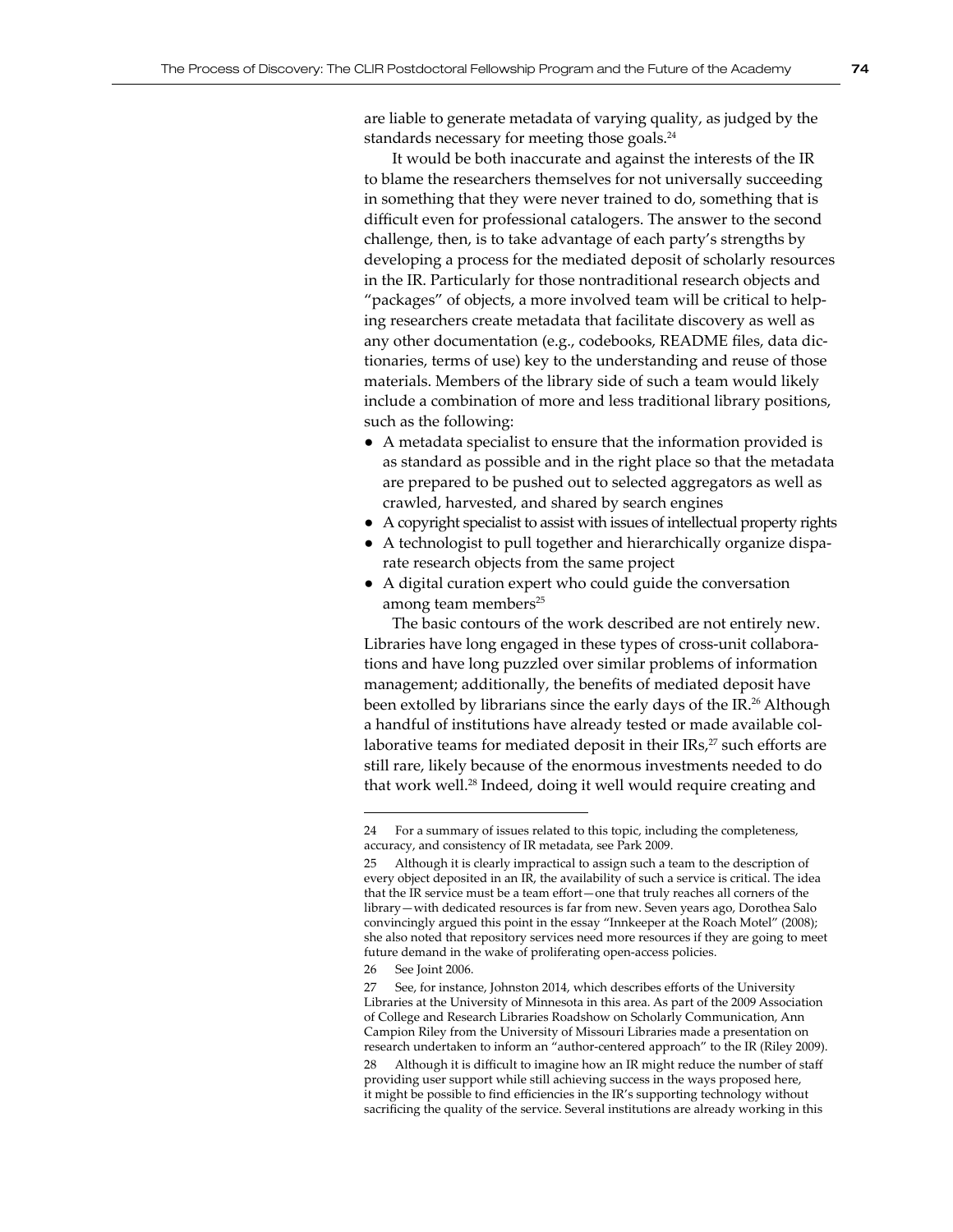sustaining a service not just for IR users, but also for content *providers* (i.e., researchers) that would be tantamount to a dissemination enterprise. To find itself on both sides of the scholarly communications spectrum—dissemination and acquisition—is still a relatively new role for the academic library; but for many reasons—the value brought by the IR, library publishing programs, and special collections exhibits chief among them—this dual position seems likely to be a major part of an academic library's future. With that role come responsibilities that can no longer be focused primarily on preserving scholarly materials and making them accessible; rather, to best support this public-facing, dynamic technology and service, significant attention must be paid to the needs of researchers who desire to

The pressing question today is what it takes to sustain this service, including the activities already mentioned around mediated deposit, as realizing the true potential of the IR depends so heavily on that deep engagement. How can the library add value to this repository content—essential to preventing the IR from becoming a silo of miscellaneous stuff—so that those diverse scholarly resources and research packages can be discoverable, well described, and helpfully documented (i.e., so that they are given a fair chance to have an impact in the academy)?

share their work and those who may try to use that work.

Although the library has always been a public-facing institution, the success of the IR as a dissemination service depends significantly more than general library operations do on meeting the needs of those it serves. If the IR is to be sustainable, those in charge will need to devote significant time to what is, effectively, business planning for its long-term viability and usefulness. The development of an effective mediated deposit service forces one step in the right direction, as it inherently requires close attention to the needs of depositors (how to accurately describe and organize their work for sharing) and end users (how to connect them with appropriate resources and how to make those descriptions and ways of organizing resources understandable and useful to them). But how to attract researchers to deposit in the first place?

The traditional repository role of the library involves the acquisition and stewardship of materials acquired from a publisher or distributor of some sort. The IR, however, skips the middleman, leaving the library to do the courting of a publisher.<sup>29</sup> Without participation,

29 An interesting line of inquiry extending from this point but beyond the scope of this piece would be to examine the role of the IR vis-à-vis the institutional press, especially given the number of presses that now report to their university or college libraries (e.g., Purdue University Press, Penn State University Press). There is likely a great deal about business development and planning that the library can learn from the press and a great deal the press can learn from the library about new forms of scholarly communication.

direction by consolidating repository efforts within existing organizational structures. One illustration of this is the California Digital Library, which is a central unit of the University of California system and provides the [eScholarship](http://escholarship.org) repository service to all scholars, research units, publishing programs, and departments in the system. Another approach some institutions have taken to managing their technology-related resources is to use to open-source repository software created and maintained by a community of developers. [Project Hydra](http://projecthydra.org/) is a model for such collaboration.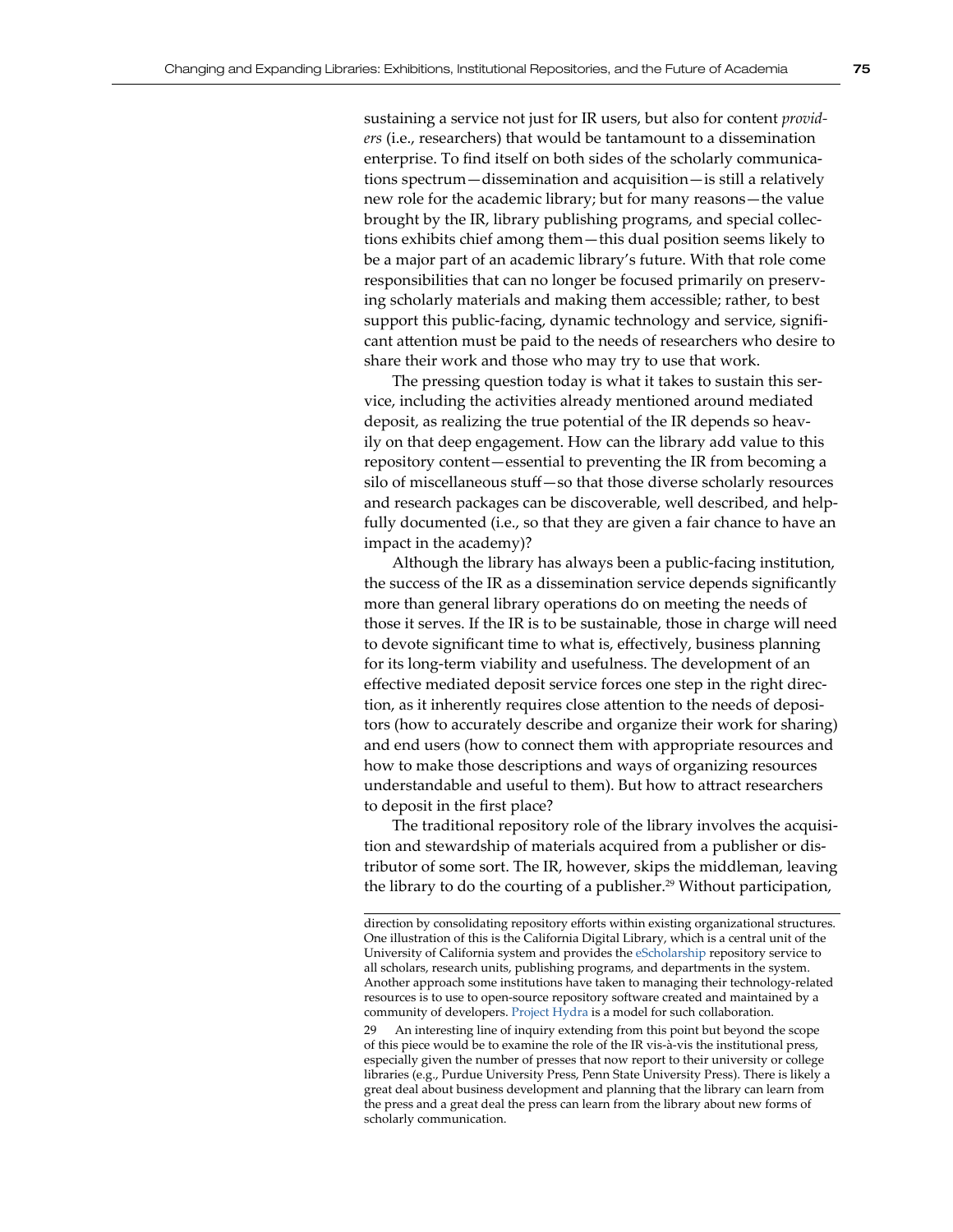the IR fails, so the IR team may find itself in the position of researching its audience and, for lack of a better word, competition. A greater sense of the motivations of those who already share their work in the IR (e.g., compliance with sharing mandates? more research output to include in the dossier?) and those who do not (e.g., time investment too great to make it worthwhile?) will help with tailoring services and outreach strategies for ingesting more content and keeping the IR viable. In the course of these investigations, it may be found that some researchers prefer a disciplinary repository, self-"archiving" on one's own website, or another approach entirely. As a result, additional explorations into competing resources or approaches to sharing could reveal a great deal about how to pitch the IR when trying to increase participation.

A full list of the research and planning that would be necessary to leverage the power of the IR and sustain the services that will make it a significant contributor in the scholarly landscape is beyond the scope of this essay.<sup>30</sup> It must suffice to say that the suggestions shared here are informed by the research into the sustainability of digital scholarly resources conducted by the not-for-profit organization Ithaka S+R, where one of the authors, Sarah Pickle, worked for two years after graduate school and before beginning a CLIR postdoctoral fellowship at Penn State University Libraries.<sup>31</sup>

The great significance of an IR is that it extends the library's traditional role of collector to that of disseminator of content produced on its campus. That development will require libraries to confront a new set of activities related to sustainability planning if it is going to serve confidently as both the purveyor and steward of those resources. Although these new activities are far from small tasks and will require re-evaluation over time, the scholarly contributions that the library will facilitate in these dissemination efforts may well bolster the public's commitment to a rich future for the academic library.

## Conclusion: Libraries and Universities, Working Together

Exhibitions and IRs are only two ways that the library is actively participating not only in the future direction of the library, but also in the future growth and enhancement of the university itself. Programs such as those involving embedded librarians and various forms of outreach and partnership have forged strong bonds with current faculty and students, and the library is often a key site on tours for

<sup>30</sup> In addition to research into the users or audience of the service, as well as any barriers to participation ("competition"), the creation of a sustainable IR will require a precise articulation of the goals of the service, a careful understanding of the costs involved relative to IR's funding sources, and detailed plans for supporting the service should that funding model or the goals of the IR change.

<sup>31</sup> For more, see Ithaka S+R's dozens of publications on sustaining digital scholarly resources, which are available at [http://sr.ithaka.org/research-publications/2.](http://sr.ithaka.org/research-publications/2) Ithaka S+R also has tools designed to help leaders and institutional supporters of digital projects plan for the future sustainability of those resources and services. See, for instance, Maron and Pickle 2014.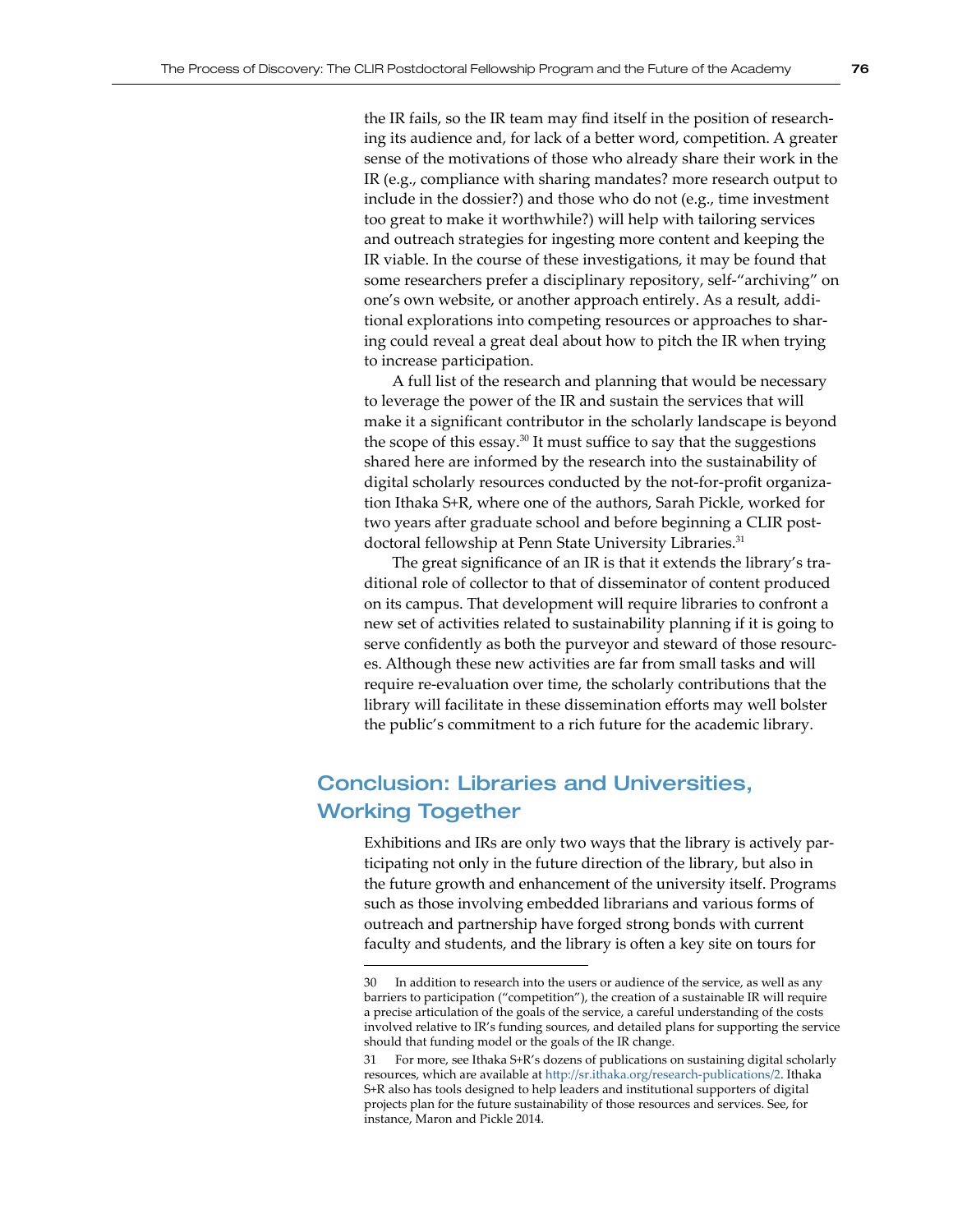faculty job candidates. Furthermore, the increased emphasis in the academic library on experiential learning, technology, sustainability, and global awareness articulates profoundly with the missions, strategic plans, and quality enhancement plans of most universities. While retaining its historical role as a repository of knowledge and continuing to develop its new manifestation as a producer of knowledge, the library—or more broadly, the information commons—is a significant physical space on campus. Its often innovative architecture is a draw not only for current students, but also for potential students who might imagine themselves meeting and studying there. A dearth of scholarship on the connections between the library and the university's higher administration suggests that more work must be done to determine the myriad ways in which the library might integrate itself further with other campus entities.<sup>32</sup>

Libraries already have a number of initiatives in place that align with the university's academic mission. As noted previously, exhibitions contribute to new pedagogical initiatives based on experiential learning. These projects can also be featured in e-portfolios, used by students to track their progress through vertical learning models, and as forms of self-representation to potential employers that are more academically oriented than LinkedIn and with greater potential for expansion than Academia.edu. University administrators may use e-portfolios for assessment purposes and as ways to keep in touch with alumni. As part of student e-portfolios, library exhibitions highlight both library collections and the dynamic ways that students can incorporate them into their learning process.

Although opening up IRs to every undergraduate student might overtax the system, selecting certain artifacts, such as honors theses, for inclusion in the IR can serve as a way to incorporate the work of top undergraduates. Facilitating access to these documents through the availability of digital copies can help current students remain in honors programs and complete honors requirements by demystifying the thesis process; indeed, misunderstanding of the thesis process is a key barrier to completion. Honors colleges and programs can certainly include theses on their own websites, but incorporating theses into IRs highlights their role as part of the broader intellectual output of the university. They can also be used as recruitment tools for high-achieving students interested in pursuing independent research. In addition, theses can be used as artifacts for university assessment and accreditation applications.

Different campus entities perceive the library in different ways; yet what the library ultimately stands for—research, intellectual inquiry, information retention, and production—is beneficial to all campus agencies. Partnering with campus administrative entities, as well as with faculty and students, can enhance teaching and learning experiences, build a university's reputation, and attract the best

<sup>32</sup> There is an emerging body of scholarship on this issue. Some analysis exists on the library's role in institutional assessment; for several examples, see Fraser et al. (2002) and Lakos and Phipps (2004). Franklin (2012) addresses the role that the library can play in advancing the institutional mission, and Kemper et al. (2013) discuss the role of the library as campus community builder.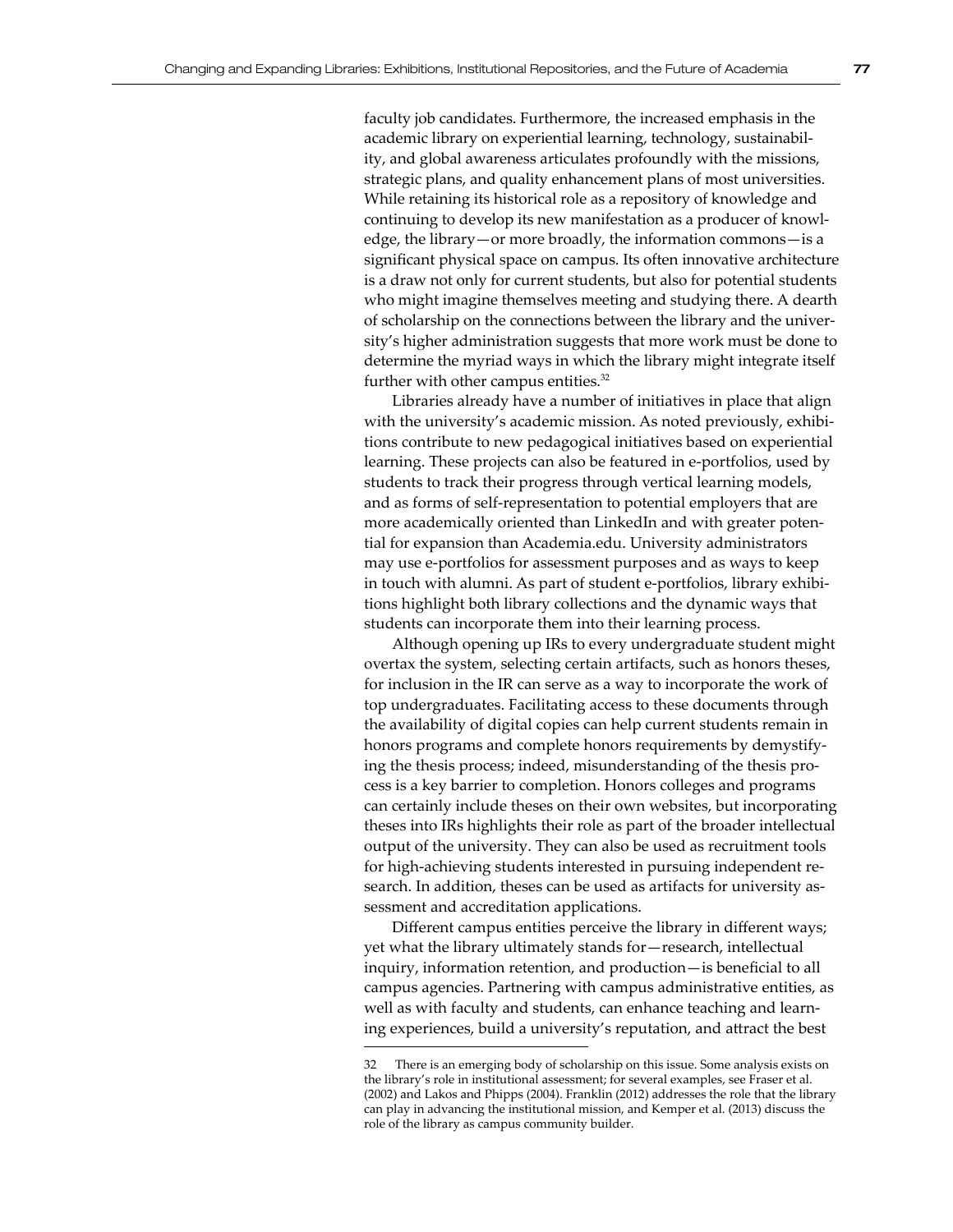new students (and faculty) to campus. University administrators not just library administrators—would do well to pay attention to the forward-thinking nature of the library and consider the role the library can play in university-wide assessment and accreditation, student recruitment and retention, and development. However, the burden may very well rest on libraries to make these connections clear to provosts, chancellors, deans, admissions and development officers, and other members of the university administration.

### **References**

*All URLs are current as of September 1, 2015* 

Association of Research Libraries. 2003. The Unique Role of Special Collections—Special Collections: Statement of Principles, 2003. Available at [http://www.arl.org/storage/documents/publications/special](http://www.arl.org/storage/documents/publications/special-collections-statement-of-principles-2003.pdf)[collections-statement-of-principles-2003.pdf](http://www.arl.org/storage/documents/publications/special-collections-statement-of-principles-2003.pdf).

Association of Research Libraries. ARL Position Description Job Bank Project. Available at <http://www.uflib.ufl.edu/arlpdbank/>.

Bailey Jr., Charles W., Karen Coombs, Jill Emery, Anne Mitchell, Chris Morris, Spenser Simons, and Robert Wright. 2006. *SPEC Kit 292: Institutional Repositories.* Washington, DC: Association of Research Libraries. Available at [http://publications.arl.org/](http://publications.arl.org/Institutional-Repositories-SPEC-Kit-292/) [Institutional-Repositories-SPEC-Kit-292/](http://publications.arl.org/Institutional-Repositories-SPEC-Kit-292/).

Berenbak, Adam, Cate Putirskis, Genya O'Gara, Claire Ruswick, Danica Cullinan, Judy Allen Dodson, Emily Walters, and Kathy Brown. 2010. Executive Summary. In *ARL SPEC Kit 317: Special Collections Engagement,* 11–17. Washington, DC: Association of Research Libraries.

Browar, Lisa. 2004. Paving the Road to Hell? Cultural Institutions and the "New" Philanthropy. *RBM: A Journal of Rare Books, Manuscripts, and Cultural Heritage* 5 (1): 52–72.

Byrd, Robert L. 2001. "One Day. It Will be Otherwise": Changing the Reputation and Reality of Special Collections. *RBM: A Journal of Rare Books, Manuscripts, and Cultural Heritage* 2 (2): 163–174.

California Digital Library. 2012. eScholarship. Oakland: Regents of the University of California. Available at <http://escholarship.org>.

Calvert, Anne E. 1992. The Exhibition as Curriculum: Doing Art History. *Visual Arts Research* 18 (2): 74–81.

Carpenter, Maria, Jolie Graybill, Jerome Offord, Jr., and Mary Piorun. 2011. Envisioning the Library's Role in Scholarly Communication in the Year 2025. *portal: Libraries and the Academy* 11 (2): 659–681.

Casterline, Gail Farr. 1980. *Archives & Manuscripts: Exhibits.* Chicago: Society of American Archivists.

Crow, Raym. 2002. The Case for Institutional Repositories: A SPARC Position Paper. Washington, DC: The Scholarly Publishing & Academic Resources Coalition. Available at [http://works.bepress.com/](http://works.bepress.com/cgi/viewcontent.cgi?article=1006&context=ir_research) [cgi/viewcontent.cgi?article=1006&context=ir\\_research](http://works.bepress.com/cgi/viewcontent.cgi?article=1006&context=ir_research).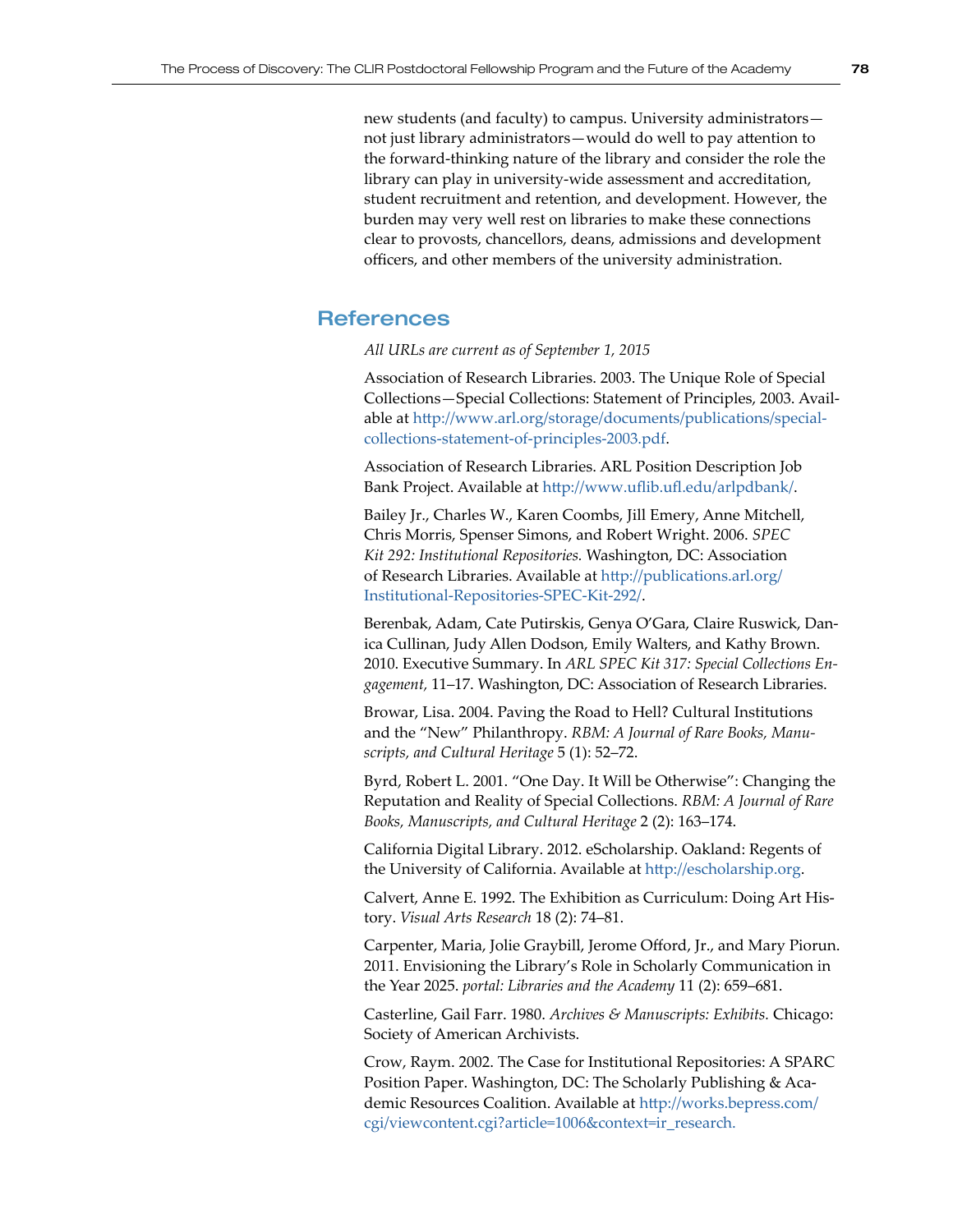de Hamel, Christopher. 2000. Tangible Artifacts. *RBM: A Journal of Rare Books, Manuscripts, and Cultural Heritage* 1 (1): 27–29.

Digital Curation Centre. 2004–2015. Disciplinary Metadata. Available at <http://www.dcc.ac.uk/resources/metadata-standards>.

Franklin, Brinley. 2012. Surviving to Thriving: Advancing the Institutional Mission. *Journal of Library Administration* 52 (1): 94–107.

Fraser, Bruce T., Charles R. McClure, and Emily H. Leahy. 2002. Toward a Framework for Assessing Library and Institutional Outcomes. *portal: Libraries and the Academy* 2 (4): 505–528.

Furlough, Mike. 2013. Positioning Special Collections at Penn State University [presentation notes]. Available at [https://scholarsphere.](https://scholarsphere.psu.edu/downloads/w0892c776) [psu.edu/downloads/w0892c776](https://scholarsphere.psu.edu/downloads/w0892c776).

Hanlon, Ann, and Marisa Ramirez. 2011. Asking for Permission: A Survey of Copyright Workflows for Institutional Repositories. *portal: Libraries and the Academy* 11 (2): 683–702. Available at [http://works.](http://works.bepress.com/marisa_ramirez/14/) [bepress.com/marisa\\_ramirez/14/](http://works.bepress.com/marisa_ramirez/14/) .

Herrington, Verlene J. 2013. The Academic Library: Cowpath or Path to the Future? *Journal of Library Information* 4 (2): 54–68.

Hinson, Karen. 1985. Exhibitions in Libraries: A Practical Guide. *Art Documentation: Journal of the Art Libraries Society of North America* 4 (1): 6–7.

Holzenberg, Eric. 2006. Bridging the Gap: Education and Special Collections—The 46th RBMS Preconference. *RBM: A Journal of Rare Books, Manuscripts, and Cultural Heritage* 15 (2): 12–15.

Ithaka S+R. 2004–2015. Research & Publications: Sustainability. New York: ITHAKA. Available at [http://sr.ithaka.org/](http://sr.ithaka.org/research-publications/2) [research-publications/2](http://sr.ithaka.org/research-publications/2).

Johnston, Lisa R. 2014. A Workflow Model for Curating Research Data in the University of Minnesota Libraries: Report from the 2013 Data Curation Pilot. Minneapolis: Regents of the University of Minnesota. Available at<http://hdl.handle.net/11299/162338>.

Joint, Nicholas. 2006. Institutional Repositories, Self-Archiving and the Role of the Library. *Library Review* 55 (2): 81–84.

Kemper, Ann, Catherine Rosenkrans, and Kim Leeder. 2013. There When They Need Us: Library as Fundraiser and Campus Community Builder. *Journal of Library Administration* 53 (5/6): 380–389.

Lakos, Amos, and Shelley Phipps. 2004. Creating a Culture of Assessment: A Catalyst for Organizational Change. *portal: Libraries and the Academy* 4 (3): 345–361.

The Library Exhibition. 1949. *Journal of the Royal Society of Arts* 97 (4787): 151–154.

Lowry, Charles B., and M. Sue Baughman. 2011. We Do Not Know What the Future Will Be, Except That There Will Be One. *portal: Libraries and the Academy* 11 (4): 887–894.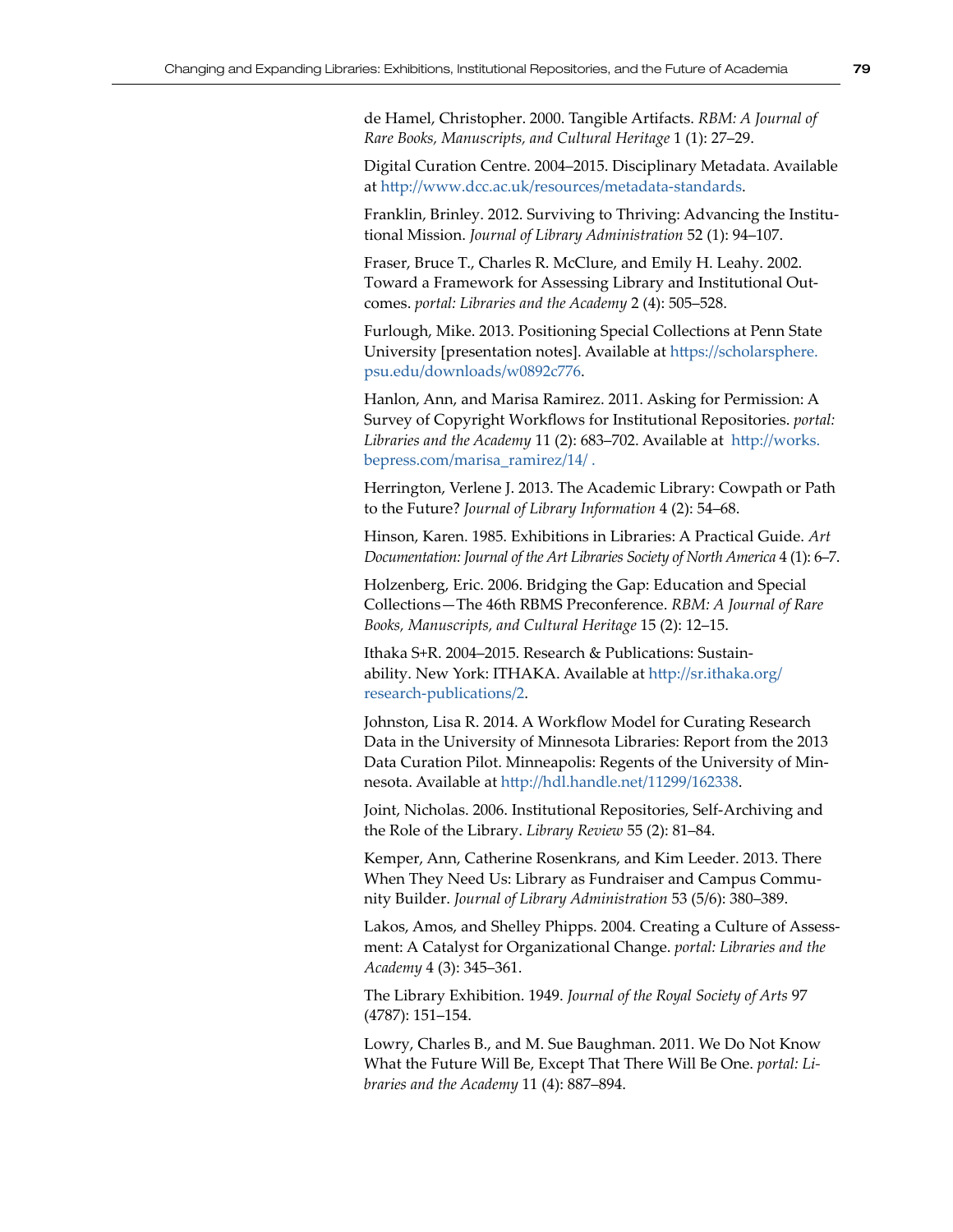MacWhinnie, Laurie A. 2003. The Information Commons: The Academic Library of the Future. *portal: Libraries and the Academy* 3 (2): 241–257.

Maron, Nancy L., and Sarah Pickle. 2014. Sustainability Implementation Toolkit: Developing an Institutional Strategy for Supporting Digital Humanities Resources. New York: Ithaka S+R. Available at [http://sr.ithaka.org/research-publications/](http://sr.ithaka.org/research-publications/sustainability-implementation-toolkit) [sustainability-implementation-toolkit](http://sr.ithaka.org/research-publications/sustainability-implementation-toolkit).

Marty, Paul F. 2010. An Introduction to Digital Convergence: Libraries, Archives, and Museums in the Information Age. *The Library Quarterly: Information, Community, Policy* 80 (1): 1–5.

McGovern, Nancy Y., and Aprille C. McKay. 2008. Leveraging Shortterm Opportunities to Address Long-term Obligations: A Perspective on Institutional Repositories and Digital Preservation Programs. *Library Trends* 57 (2): 262–279.

Miller, Kelly E. 2014. Imagine! On the Future of Teaching and Learning and the Academic Research Library. *portal: Libraries and the Academy* 14 (3): 329–351.

Ogburn, Joyce. 2013. Closing the Gap between Information Literacy and Scholarly Communication. In *Common Ground at the Nexus of Information Literacy and Scholarly Communication,* edited by Stephanie Davis-Kahl and Merinda Kaye Hensley, v–viii. Chicago: Association of College and Research Libraries.

Park, Jung-Ran. 2009. Metadata Quality in Digital Repositories: A Survey of the Current State of the Art. *Cataloging & Classification Quarterly* 47 (3-4): 213–228. Available at [http://www.tandfonline.com/](http://www.tandfonline.com/doi/abs/10.1080/01639370902737240#.VbpiP7cwdaQ) [doi/abs/10.1080/01639370902737240#.VbpiP7cwdaQ](http://www.tandfonline.com/doi/abs/10.1080/01639370902737240#.VbpiP7cwdaQ).

The Pennsylvania State University. 2012. ScholarSphere. Available at <https://scholarsphere.psu.edu/>.

Project Hydra. Available at<http://projecthydra.org>.

Qin, Jain, and Ruth Small. 2007–2009. Science Data Literacy Project. Available at [http://sdl.syr.edu/?page\\_id=32](http://sdl.syr.edu/?page_id=32).

Riley, Ann Campion. 2009. Quick and Easy: Mediated Deposit in a University IR, an Author-Centered Approach [slides]. Available at [http://scholarlycommunications.wustl.edu/pdf/Riley-Mediated](http://scholarlycommunications.wustl.edu/pdf/Riley-MediatedDeposit.pdf)-[Deposit.pdf](http://scholarlycommunications.wustl.edu/pdf/Riley-MediatedDeposit.pdf).

Robbins, Hollis. 2013. Get to Know Sheridan Libraries' Sayeed Choudhury. *Johns Hopkins Magazine*. Winter 2013. Available at [http://](http://hub.jhu.edu/magazine/2013/winter/who-is-sayeed-choudhury) [hub.jhu.edu/magazine/2013/winter/who-is-sayeed-choudhury](http://hub.jhu.edu/magazine/2013/winter/who-is-sayeed-choudhury).

Roberts, Sue. 2012. Our Learning Landscape: Opportunities, Challenges and Possibilities. *Aplis* 25 (4): 156–160.

Rockenbach, Barbara. 2011. Archives, Undergraduates, and Inquirybased Learning: Case Studies from Yale University Library. *The American Archivist* 74 (1): 297–311.